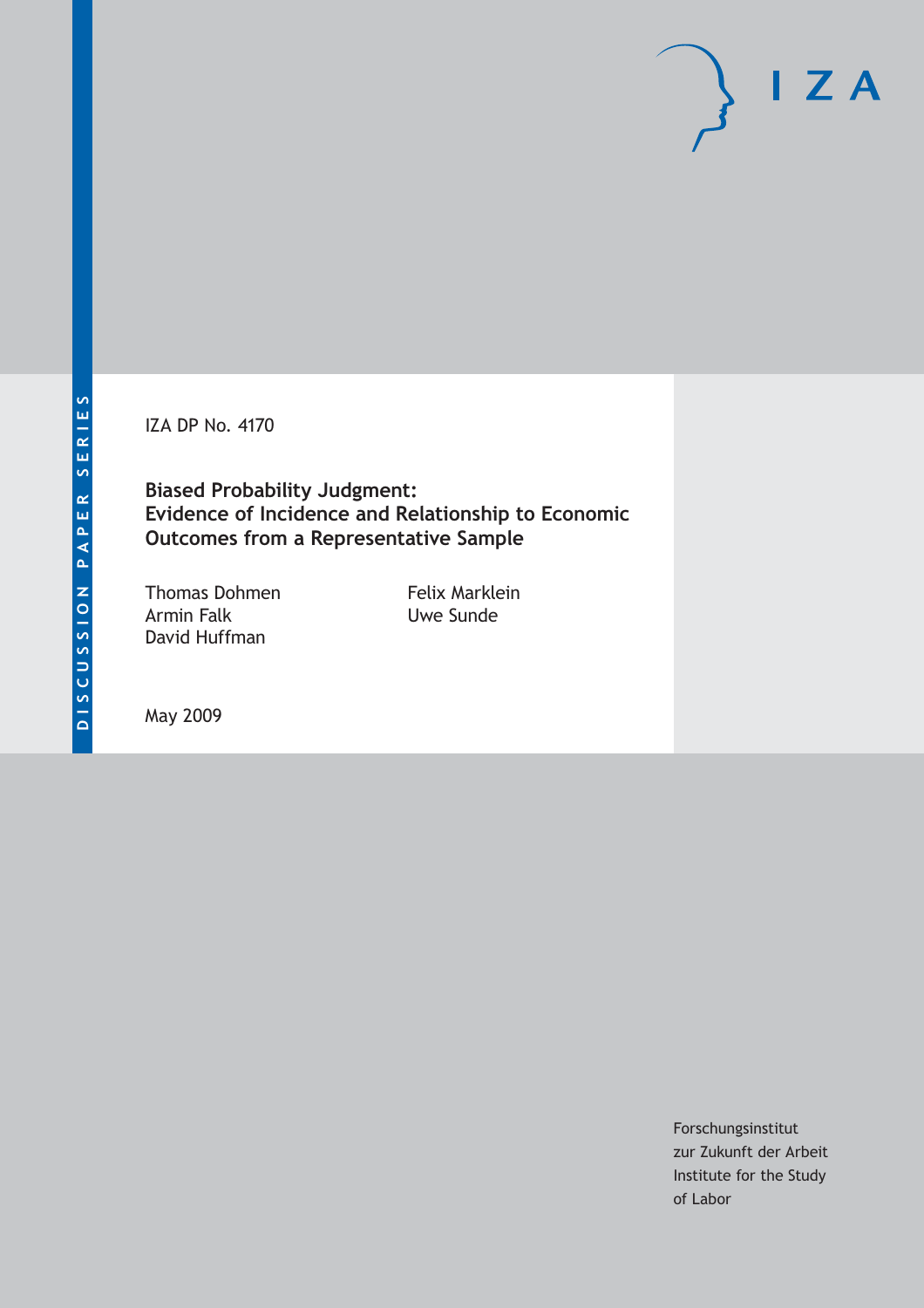# **Biased Probability Judgment: Evidence of Incidence and Relationship to Economic Outcomes from a Representative Sample**

## **Thomas Dohmen**

*ROA, Maastricht University and IZA* 

## **Armin Falk**

*University of Bonn, CEPR and IZA* 

### **David Huffman**

*Swarthmore College and IZA*

## **Felix Marklein**

*German Federal Ministry of Finance and IZA* 

## **Uwe Sunde**

*University of St. Gallen, CEPR and IZA*

### Discussion Paper No. 4170 May 2009

IZA

P.O. Box 7240 53072 Bonn Germany

Phone: +49-228-3894-0 Fax: +49-228-3894-180 E-mail: [iza@iza.org](mailto:iza@iza.org)

Any opinions expressed here are those of the author(s) and not those of IZA. Research published in this series may include views on policy, but the institute itself takes no institutional policy positions.

The Institute for the Study of Labor (IZA) in Bonn is a local and virtual international research center and a place of communication between science, politics and business. IZA is an independent nonprofit organization supported by Deutsche Post Foundation. The center is associated with the University of Bonn and offers a stimulating research environment through its international network, workshops and conferences, data service, project support, research visits and doctoral program. IZA engages in (i) original and internationally competitive research in all fields of labor economics, (ii) development of policy concepts, and (iii) dissemination of research results and concepts to the interested public.

IZA Discussion Papers often represent preliminary work and are circulated to encourage discussion. Citation of such a paper should account for its provisional character. A revised version may be available directly from the author.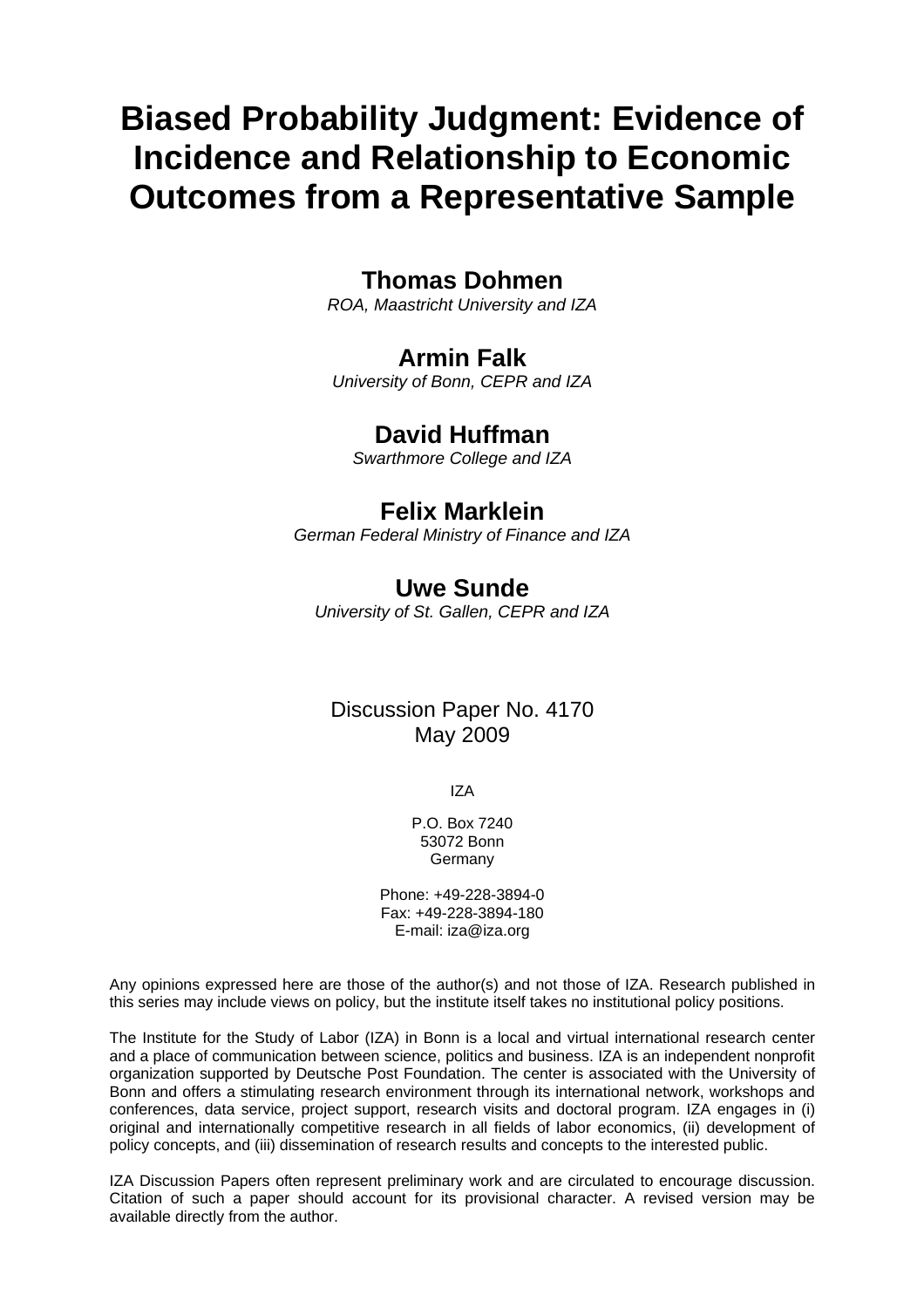IZA Discussion Paper No. 4170 May 2009

## **ABSTRACT**

## **Biased Probability Judgment: Evidence of Incidence and Relationship to Economic Outcomes from a Representative Sample**

Many economic decisions involve a substantial amount of uncertainty, and therefore crucially depend on how individuals process probabilistic information. In this paper, we investigate the capability for probability judgment in a representative sample of the German population. Our results show that almost a third of the respondents exhibits systematically biased perceptions of probability. The findings also indicate that the observed biases are related to individual economic outcomes, which suggests potential policy relevance of our findings.

JEL Classification: C90, D00, D10, D80, D81, H00

Keywords: bounded rationality, probability judgment, gambler's fallacy, hot hand fallacy, representative design, long-term unemployment, financial decision making

Corresponding author:

Thomas Dohmen ROA, Maastricht University Tongersestraat 53 6211 LM Maastricht The Netherlands E-mail: [t.dohmen@roa.unimaas.nl](mailto:t.dohmen@roa.unimaas.nl)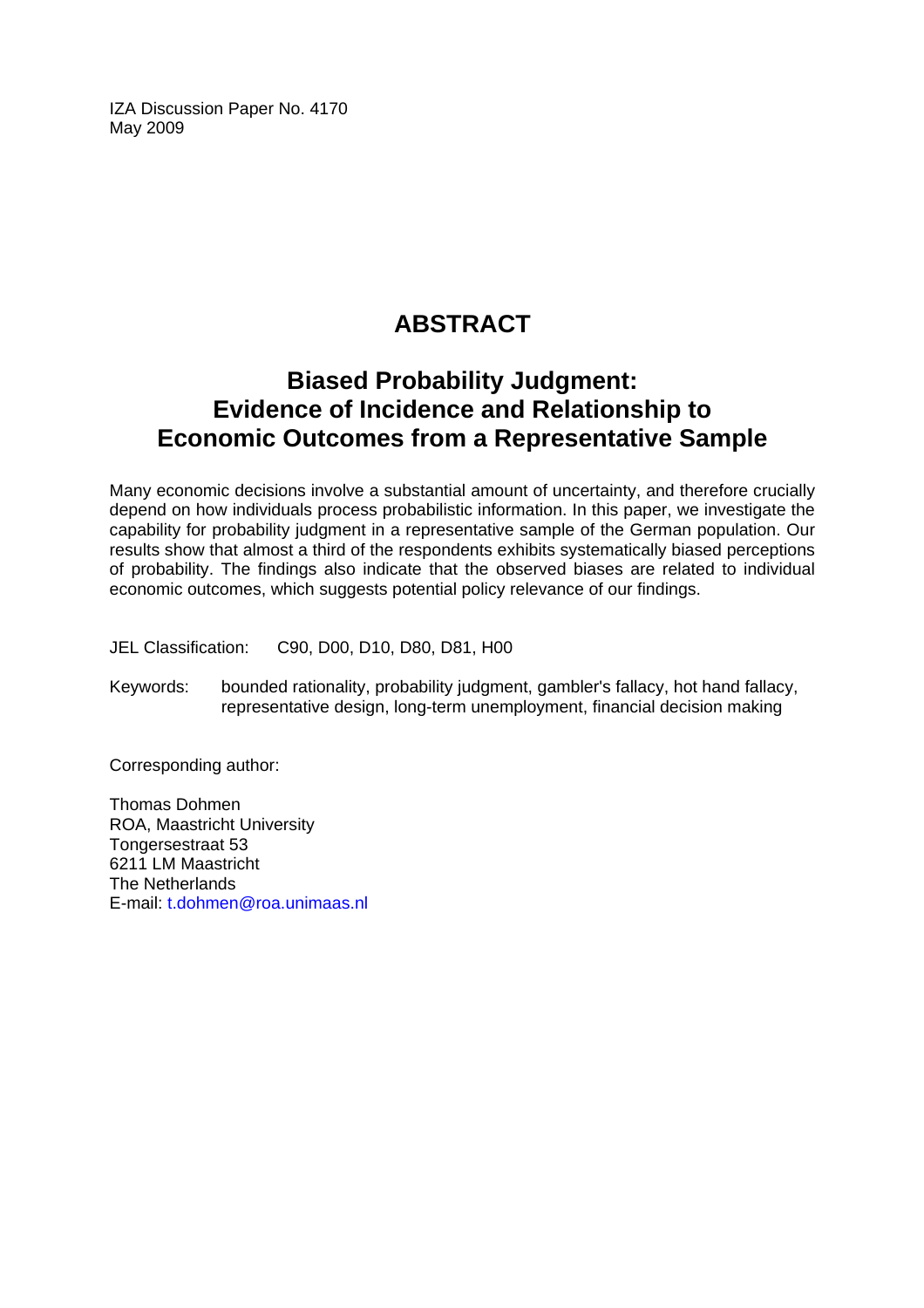#### 1 Introduction

Economic decisions often involve a significant amount of uncertainty. A thorough understanding of economic decision making is therefore only possible by investigating how people actually form probability judgments. Economic theory typically assumes decisions to be consistent with the basic laws of probability theory. In contrast, a large number of experimental studies has shown that humans frequently make mistakes in processing probabilistic information.[1](#page-3-0) Despite the vast experimental evidence, three important questions have received little attention so far: Can the cognitive biases we observe in laboratory subject pools also be documented in the general population? To what extent are individual characteristics, such as measures of cognitive ability, related to biased probability judgment? And, finally, are biases in probability judgment related to individual economic outcomes?

In this paper we address these questions about individual decision making under uncertainty by directly measuring the capability for probability judgment in a representative sample of more than thousand individuals drawn randomly from the adult population in Germany. This procedure allows us to explore the pervasiveness of cognitive biases in the general population. In a second step, we study the determinants of biased probability judgment, with a particular focus on respondents' education level and cognitive ability. Finally, we assess the relationship between biased probability judgment and individual economic outcomes.

We elicit respondents' abilities in probabilistic reasoning via a survey question that addresses two fundamental biases in probability judgment. The first bias, which is often referred to as "gambler's fallacy" induces individuals to view random processes as having self-correcting properties, which is in direct contradiction to the principle of independence between random outcomes. The gambler's fallacy has been widely discussed in the literature, starting with a famous essay by Laplace (1820). In the paper "Concerning Illusions in the Estimation of Probabilities", Laplace states:

<span id="page-3-0"></span><sup>&</sup>lt;sup>1</sup>See for example Tversky and Kahneman (1971), Grether (1980), Charness and Levin (2005). A comprehensive overview is given by Conlisk (1996).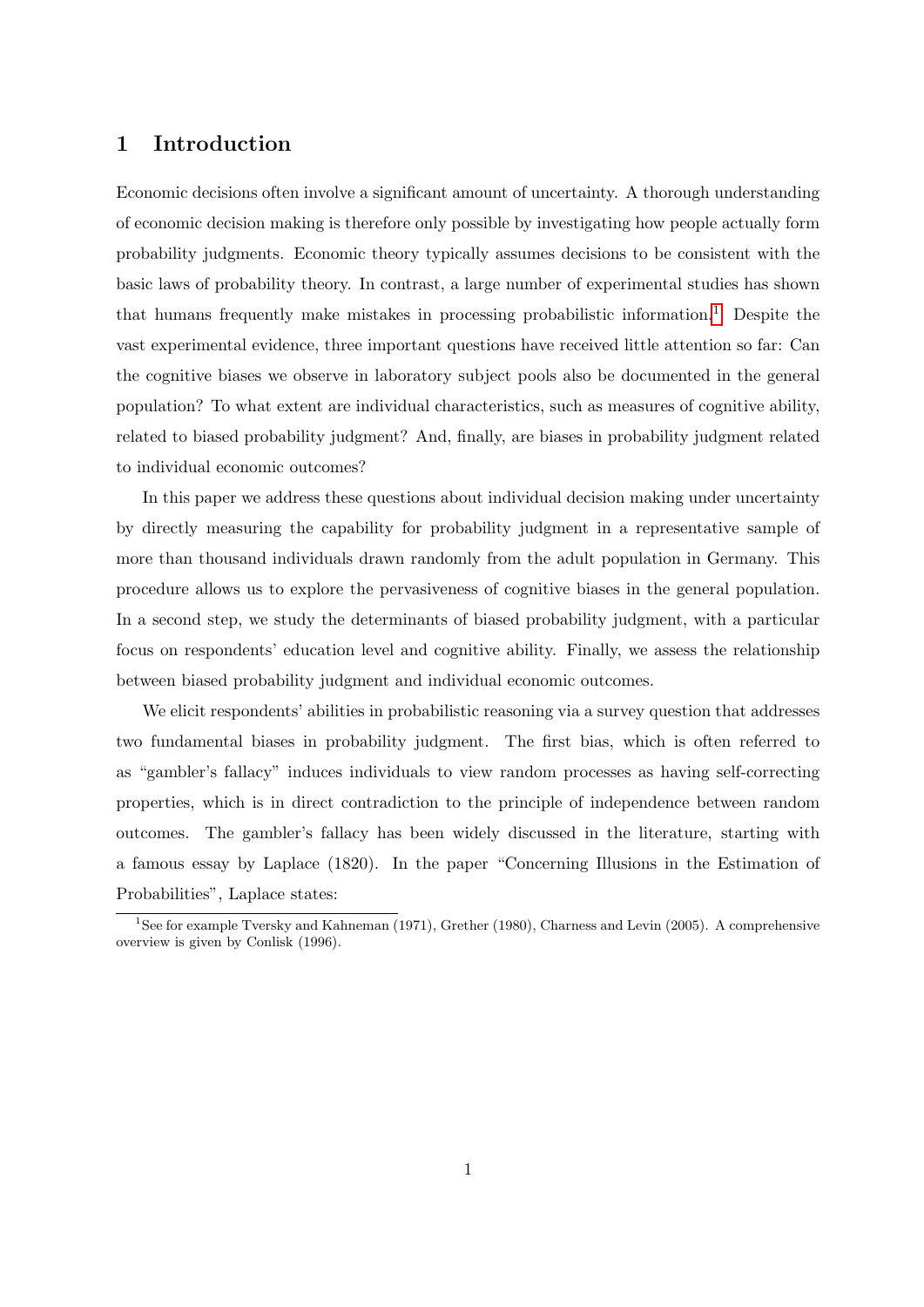When a number in the lottery of France has not been drawn for a long time, the crowd is eager to cover it with stakes. They judge since the number has not been drawn for a long time that it ought at the next drawing to be drawn in preference to others. So common an error appears to me to rest upon an illusion by which one is carried back involuntarily to the origin of events. It is, for example, very improbable that at the play of heads and tails one will throw heads ten times in succession. This improbability which strikes us indeed when it has happened nine times, leads us to believe that at the tenth throw tails will be thrown.

We designed our probability task such that respondents were confronted with the following series of eight tosses of a fair coin: tails - tails - tails - heads - tails - heads - heads - heads. Respondents then had to indicate the probability with which tails occurs in the next toss of the coin. The correct answer is 50%, as the coin tosses are independent of each other. Since the sequence ends with a streak of three heads, the gambler's fallacy would lead respondents to predict that tails comes up with a probability of more than 50%. The opposite bias, the so-called "hot hand fallacy", implies the belief that the streak of heads at the end of the sequence is likely to be continued. Thus, the hot hand fallacy would lead respondents to indicate a probability of less than  $50\%$ .<sup>[2](#page-4-0)</sup> Since the terms gambler's fallacy and hot hand fallacy are well established in the literature, and for the sake of clarity, we will continue to use these terms as synonyms for the two fundamental biases in probability judgment under investigation in the remainder of the paper.

The probability task was administered to a sample of more than 1,000 individuals, representative of the German population. Results show that 60.4% of the respondents give the correct answer. Thus, a majority of the respondents is aware of the independence between random outcomes. Among the incorrect answers, the gambler's fallacy is the most frequent bias:  $21.1\%$ of the respondents overestimate the probability for tails. In contrast, 8.8% answer in line with the hot hand fallacy, as they underestimate this probability. The answer "I don't know" is given by 9.6% of the sample. Our findings have two important implications: first, a substantial share of the population seems to lack basic knowledge about stochastic processes and therefore exhibits biased probability judgment. Second, the biases we observe are systematic, as deviations from the normative solution are not distributed randomly. Rather, among people who make a mistake, the gambler's fallacy is the predominant bias.

In order to address the determinants of biased probability judgment, the survey elicited a number of background variables such as education, age, and gender. Our empirical analysis shows that more educated people are much more likely to answer correctly. Moreover, we find

<span id="page-4-0"></span> $2$ The term hot hand derives from basketball, where players who make a shot are often believed to be more likely to hit the next shot, in contrast to players who miss a shot (see for example Gilovich et al., 1985).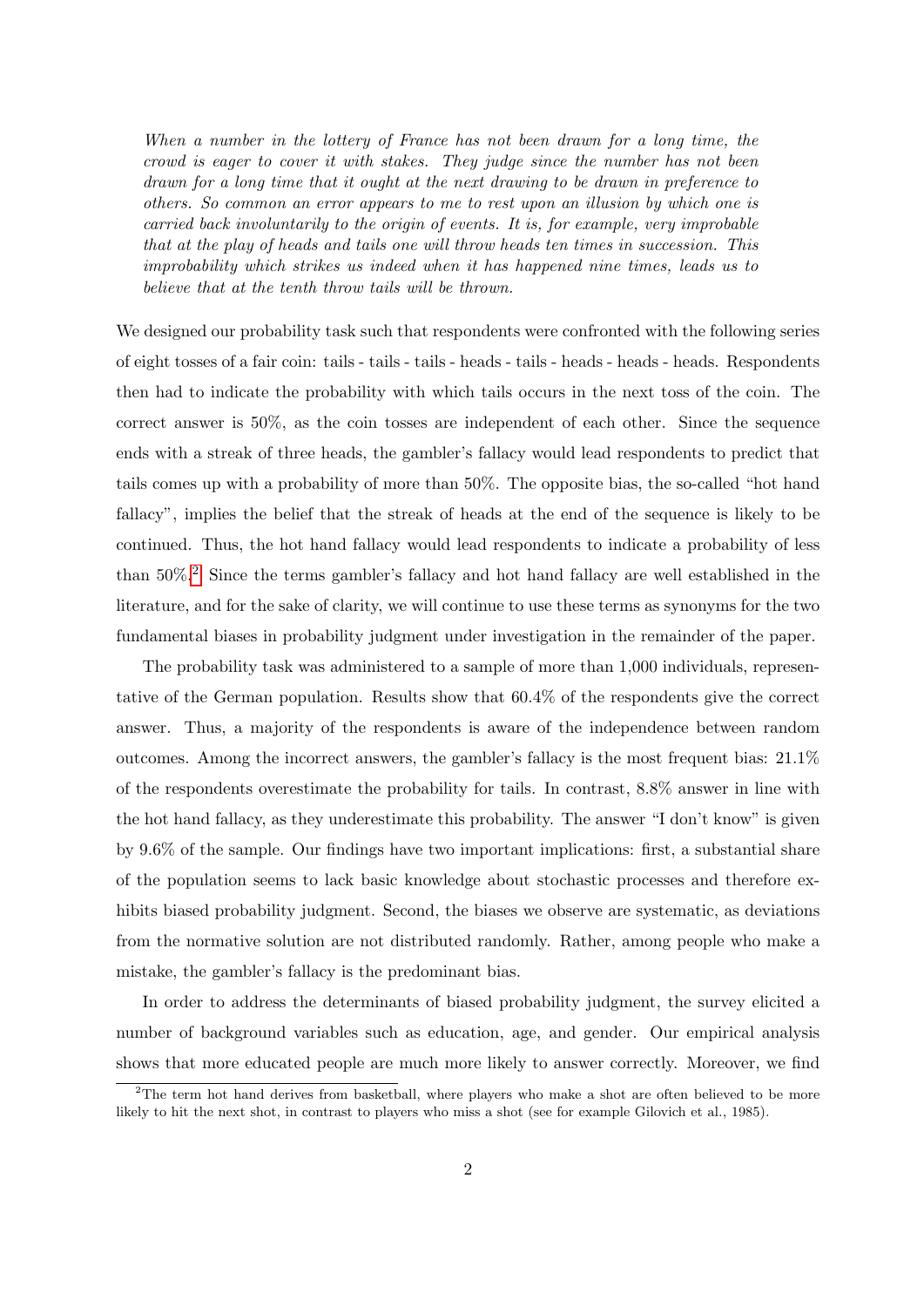a gender effect, with women being less likely to give the correct answer. A unique feature of the data set is that it includes two cognitive performance tasks that distinguish between two components of intellectual ability (Lang et al., 2007). One test assesses perceptual speed and is designed to measure the mechanics of cognition, i.e. the hard-wired biology-related capacities of information processing (also often referred to as fluid intelligence). The other test measures word fluency which proxies educational and experience-related competencies, i.e. knowledge (also referred to as crystallized intelligence).[3](#page-5-0) These measures relate to respondents' answers in plausible ways: whereas the measure for knowledge is positively correlated with answers to the probability question, the measure for perceptual speed has no explanatory power.<sup>[4](#page-5-1)</sup> This finding is consistent with the view that a correct perception of the independence between random outcomes relies mainly on acquired knowledge, not on respondents' mechanical cognitive functions.

As uncertainty is a crucial factor in many economic decisions, one would expect that biased probability judgment is related to individual economic outcomes. The gambler's fallacy and the hot hand fallacy are likely to affect economic decision making in domains where people base their decisions on a sequence of realizations of a random process. In particular, these two biases should matter in situations where a streak of similar outcomes has occurred prior to the decision, and imply opposite predictions for economic outcomes. Our data contain information about behavior in two domains where the specific form of judgment biases studied in this paper is potentially relevant: job search decisions by an unemployed person and consumption decisions by a cashconstrained consumer. In the empirical analysis, we find that being prone to the gambler's fallacy is not associated with a significantly higher probability of being long-term unemployed, while being prone to the hot hand fallacy implies a significantly higher probability of long-term unemployment.<sup>[5](#page-5-2)</sup> The results also suggest that financial behavior is related to people's ability to form probability judgments, with people who exhibit the gambler's fallacy being significantly more likely to overdraw their bank account.<sup>[6](#page-5-3)</sup> These distinct effects are noteworthy, as they point at potentially very different implications for distinct biases in probability judgment. Of course, one has to be very careful in interpreting these empirical findings, as job search decisions and financial decisions are highly complex and likely to be influenced by many other factors,

<span id="page-5-1"></span><span id="page-5-0"></span><sup>3</sup>See also the seminal contribution by Cattell (1963).

<sup>4</sup>Based on data from a web-based experiment among a sample of university students, Oechssler et al. (2009) report that higher cognitive ability is associated with lower incidences of biased judgment.

<span id="page-5-2"></span> $5P$ robit estimates indicate that exhibiting the hot hand fallacy is associated with a 6.1%-point increase in the probability of being long-term unemployed, controlling for background characteristics such as age, gender, years of schooling, and household wealth.

<span id="page-5-3"></span> ${}^{6}$ Being prone to the gambler's fallacy increases a person's probability for having an overdrawn bank account by 8.8%-points, while the share of people with an overdrawn bank account in the total sample is 16.6%.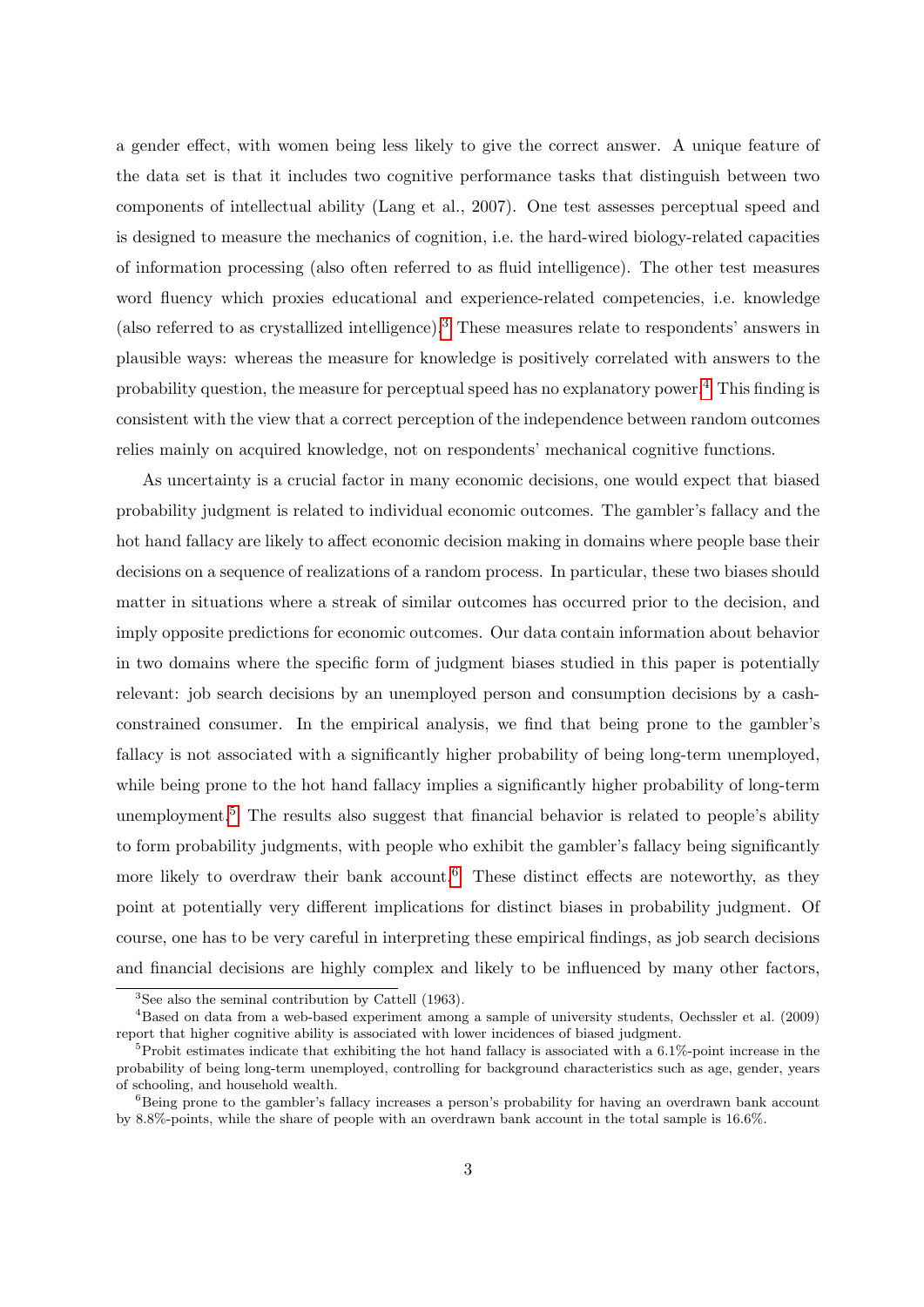including institutions, preferences and other abilities than probability judgment. Nevertheless, our findings allow us to speculate about a direct link between people's perception of probabilities and their actual economic decisions. In particular, the finding that the hot hand fallacy appears to be important in job search decisions, whereas the gambler's fallacy appears relevant for financial decisions suggests that it is not biased probability judgment per se that determines economic outcomes, but rather the specific form of a person's bias within the particular context in which economic decisions are made.

Our paper contributes to the recent literature on cognitive biases and the gambler's fallacy by presenting results from a representative sample, which allows us to draw conclusions about cognitive biases in the general population.<sup>[7](#page-6-0)</sup> Rabin (2002) has shown from a theoretical perspective that the gambler's fallacy can be interpreted as people's tendency to exaggerate the degree to which a small sample reflects the properties of the underlying data generating process. A number of empirical studies has used field data to investigate probability judgment biases. Clotfelter and Cook (1993) demonstrate that lottery players act in line with the gambler's fallacy: evidence from the Maryland state lottery shows that in the days after a winning number has been drawn, betting on this particular number drops significantly. Terrell (1994) investigates field data from horse races and finds that betting behavior is consistent with the gambler's fallacy. Croson and Sundali (2005) investigate the betting behavior of roulette players in a casino in Reno, Nevada. They find that a long streak of the same outcome leads players to bet disproportionately on the opposite outcome. E.g., a streak of 5 times red in a row leads to significantly more bets on black. Note that all these studies rely on aggregate data, as for instance the total number of bets placed on a particular number. In contrast, an important feature of our analysis is that we elicit individual data about respondents' perception of probabilities. Moreover, our data set contains information about respondents' educational background, cognitive ability, and individual economic outcomes. Our findings therefore complement recent evidence on financial literacy (see, e.g., Lusardi and Mitchell, 2007, 2008) in the population by shedding new light on how individuals judge probabilities.

Several studies have argued that the effectiveness of policy measures could be improved by taking into account that a substantial part of the population exhibits non-standard decision making patterns (Bernheim and Rangel, 2007; Bertrand et al., 2004). As a first step in this

<span id="page-6-0"></span> ${}^{7}$ For instance, Hogarth (2005) argues in favor of a more representative design of empirical research in economics and a more careful assessment of the circumstances under which evidence from experiments can be generalized to the population at large.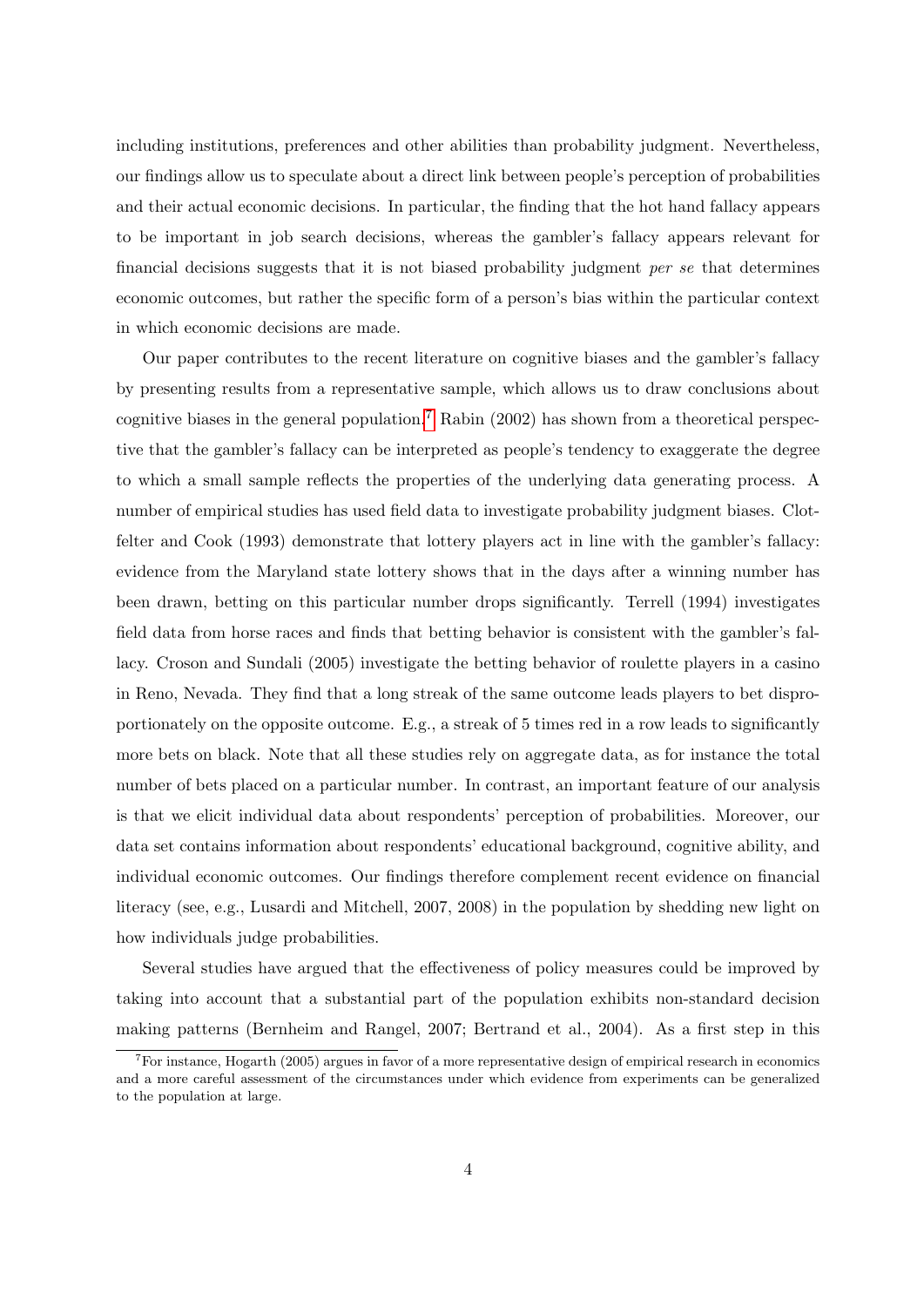direction, the methodology employed in this paper can inform policy makers about the actual prevalence of probability judgment biases and about the way in which these biases affect economic outcomes. From an applied perspective, our findings have straightforward implications for the design of policy measures on the labor market and in the domain of household debt counseling. Our results suggest that better education of boundedly-rational agents might help 'de-bias' them, and therefore help them to make better decisions, without limiting the freedom of agents who decide optimally in the first place (Camerer et al., 2003; Thaler and Sunstein, 2003).

The remainder of the paper is structured as follows: Section [2](#page-7-0) contains a description of the data. Section [3](#page-9-0) presents evidence on the pervasiveness of cognitive biases in the population and addresses the determinants of these biases. The link between biased probability judgment and economic outcomes is explored in Section [4,](#page-12-0) and Section [5](#page-17-0) concludes.

#### <span id="page-7-0"></span>2 Data

The data set under investigation consists of 1,012 observations and is a representative sample of the population living in Germany aged 16 years and older. The data were collected by the professional interview group TNS Infratest in June and July 2005. Households were contacted by interviewers according to the Random Route Method (see Fowler, 2002) and one person per household was surveyed. All interviewers used the Computer Assisted Personal Interview (CAPI) procedure, administering questions and collecting answers with the help of a notebook computer. To elicit respondents' ability for probability judgment, we used the following question (translated from German):[8](#page-7-1)

Imagine you are tossing a fair coin. After eight tosses you observe the following result: tails - tails - tails - heads - tails - heads - heads - heads. What is the probability, in percent, that the next toss is "tails"?

We chose the sequence of outcomes such that the overall occurrence of tails in the sample is indeed 50% (4 out of 8), to avoid raising doubts among the respondents about the coin being fair. Respondents had to answer with a number between 0% and 100%. Alternatively, they had the possibility to answer "I don't know". The correct answer is 50%, as the coin is fair and the tosses are independent of each other.

<span id="page-7-1"></span>In order to address the determinants of biased probability judgment, the data contain a num-

<sup>&</sup>lt;sup>8</sup>The exact wording was: "Nehmen Sie an, Sie werfen eine Münze, die gleichmäßig auf die eine oder die andere Seite fällt. Nach acht Würfen beobachten Sie folgendes Ergebnis: Zahl - Zahl - Zahl - Kopf - Zahl - Kopf - Kopf - Kopf. Wie hoch ist die Wahrscheinlichkeit, ausgedrückt in Prozent, dass der nächste Wurf 'Zahl' ist?".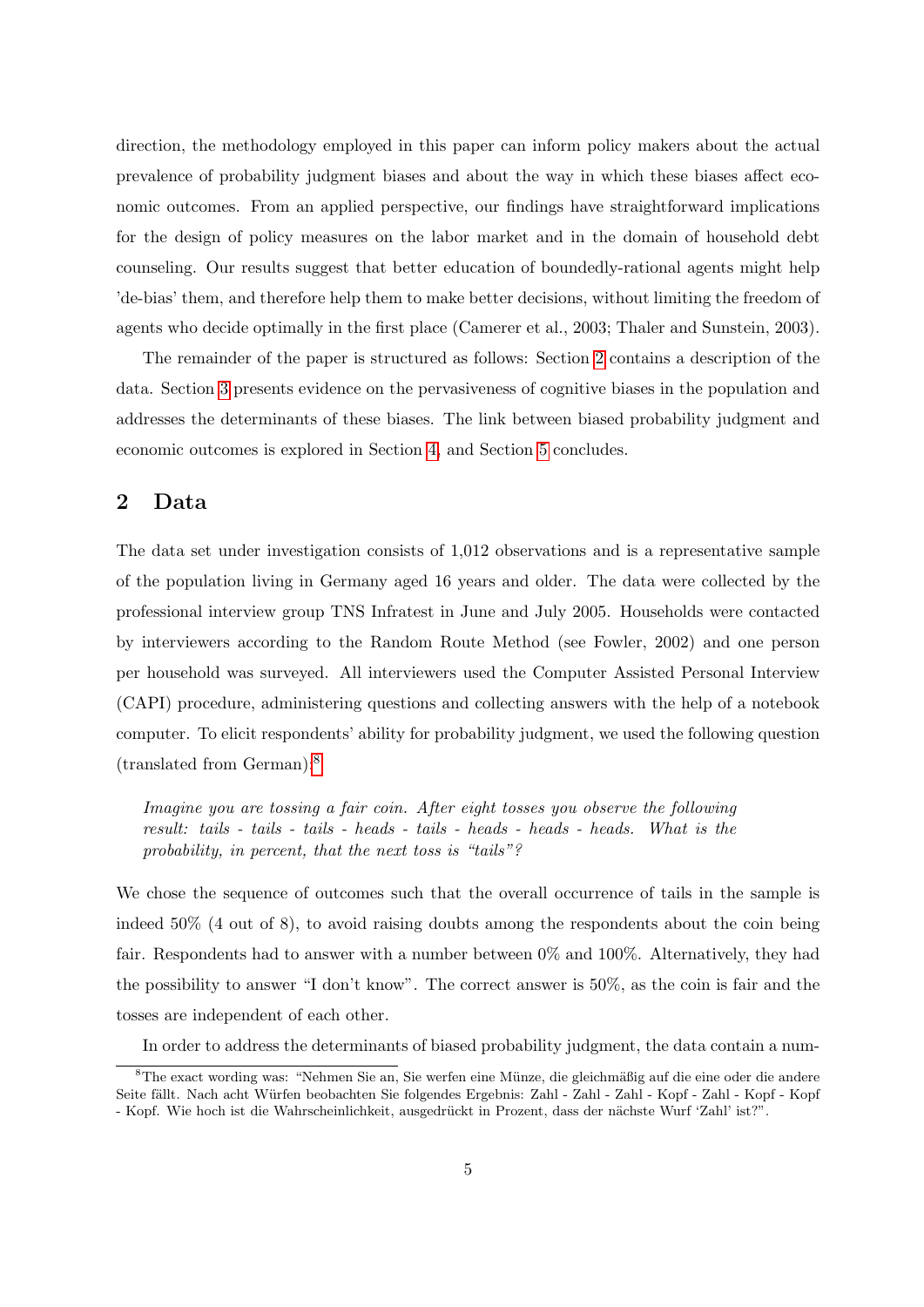ber of socioeconomic background variables such as education, age, gender, income, and wealth. A novel feature of the survey is that it elicited measures of respondents' cognitive ability. The design of these measures is based on the two-component theory of cognitive ability, originating from research in developmental psychology (Lang et al., 2005). According to this theory, cognitive ability can be broadly divided into cognitive mechanics and cognitive pragmatics (Baltes et al., 2006; Lindenberger and Baltes, 1997). The mechanics of cognition (fluid intelligence) reflect fundamental organizational properties of the central nervous system (Singer, 1995). In contrast, the cognitive pragmatics (crystallized intelligence) reflect the knowledge-based domain of cognitive ability. Examples for the mechanics of cognition are the speed, the accuracy, and the coordination of cognitive processing operations. Examples for the pragmatics are reading and writing skills, educational qualifications, and professional skills.

Respondents' performance in the domain of cognitive mechanics was assessed via a symboldigit test that has been designed to measure perceptual speed. For this test, respondents had to match the correct digit to symbols on the computer screen. They had to match as many symbol-digit pairs as possible within a time frame of 90 seconds. The CAPI method allow for a direct measurement of performance, registering decisions through a software that was running in the background. In the area of cognitive pragmatics, a word fluency test was used to elicit a measure of respondents' general knowledge. The test asked participants to name as many distinct animals as possible in 90 seconds of time. Lang et al. (2007) and Lang et al. (2005) describe the design of these tests in more detail and examine the validity, internal consistency and retest-reliability of the measures.

Regarding the impact of biased probability judgment on economic behavior, our research question leads us to focus on two specific domains: respondents' employment status and respondents' financial situation. With respect to employment status, the data contain information on whether respondents are registered as unemployed. Moreover, respondents have to indicate whether they are long-term unemployed, i.e., unemployed for 12 months and longer. To address respondents' financial situation, they are asked about the number of days (per year) their bank account is overdrawn, and whether their account is currently overdrawn at the time of the interview.

Sample statistics are shown in Table [1.](#page-22-0) About 53.7% of the sample are female, average age is 47.6 years, and respondents have on average  $10.3$  years of schooling.<sup>[9](#page-8-0)</sup> The measures for

<span id="page-8-0"></span><sup>&</sup>lt;sup>9</sup>There are two types of high school in Germany, vocational and university-track. Individuals opting for the vocational track leave school after 9 or 10 years and then typically go on to do an apprenticeship or vocational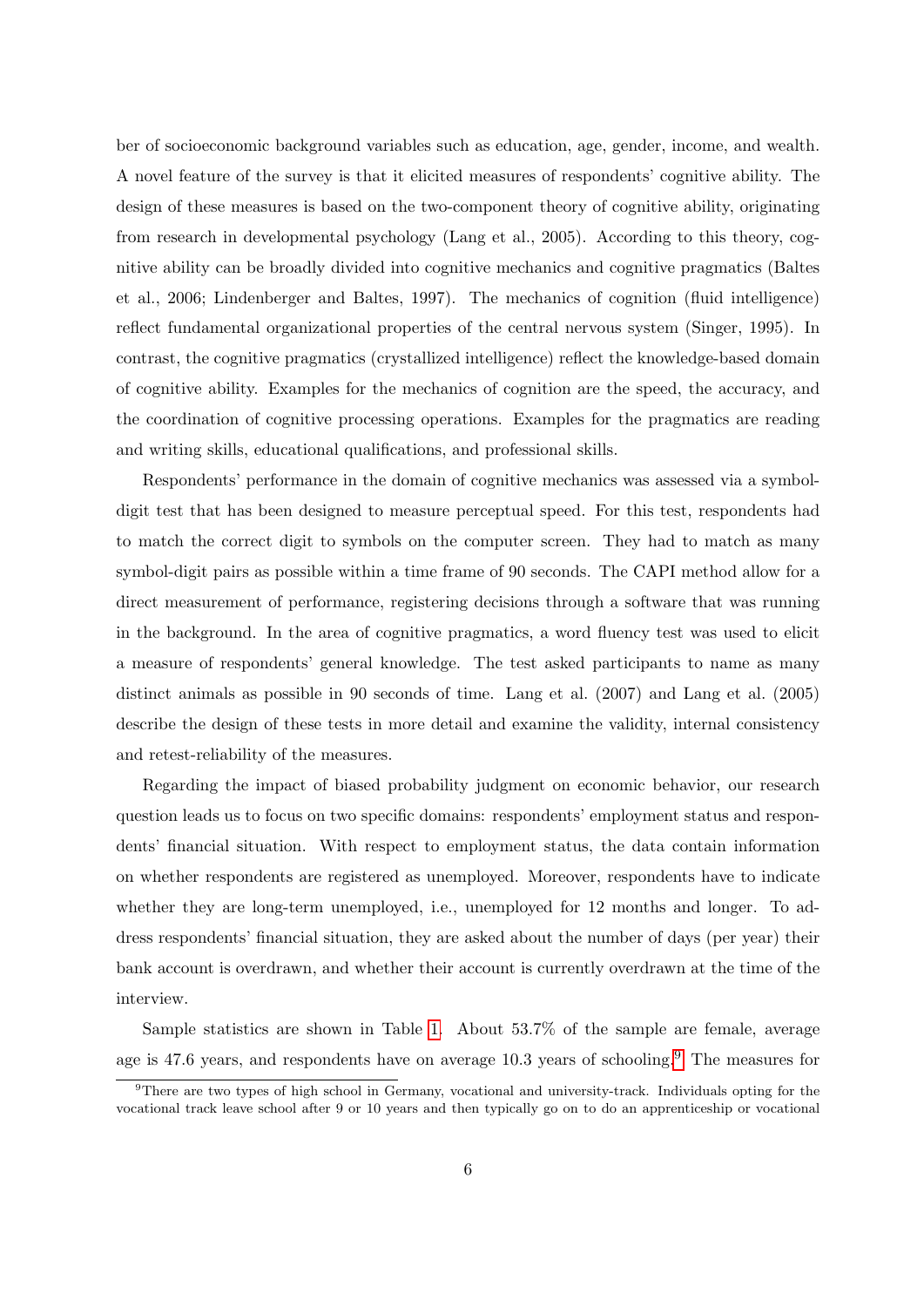cognitive ability have a mean value of 28.3 (symbol-digit test) and 22.9 (word fluency test). For the empirical analysis, both cognitive ability measures are standardized to have variance one and mean zero. Histograms of the two standardized measures are presented in Figure [1.](#page-22-1) Note that the shape of both distributions resembles a normal distribution. With regard to the economic outcome variables, 11.4% of the respondents are unemployed, and 16.6% indicate that their bank account is overdrawn at the time of the interview.

### <span id="page-9-0"></span>3 Pervasiveness and Determinants of Biased Probability Judgment

In this section we document the pervasiveness of cognitive biases in a representative sample of the German population. We then proceed to address the determinants of biased probability judgment. Responses to the probability question are shown in the histogram in Figure  $2(a)$ . We find that 60.4% of the survey participants gave the correct answer of 50%. Thus, a majority of the respondents knows that the toss of a coin does not depend on outcomes of previous tosses. However, 39.6% seem to lack a basic understanding of probability theory. The answer "I don't know" is given by 9.6% of the respondents. As can be seen from the histogram, the remaining incorrect answers are spread out over the full range of the answer space, from 1% to 100%. The average estimate for tails to come up in the next coin toss is a probability of 54.2%. Recall that, as the sequence in our setting ends with a streak of three heads, the gambler's fallacy leads respondents to an estimate of more than 50%. In contrast, the hot hand fallacy implies an estimate of less than  $50\%$ . We find that the gambler's fallacy is exhibited by  $21.1\%$  of the respondents, whereas 8.8% of the respondents are prone to the hot hand fallacy. Figures [2\(b\)](#page-23-1) and [2\(c\)](#page-23-2) display histograms of the responses of individuals that are subject to the gambler's fallacy and the hot hand fallacy, respectively. The average estimate for tails to come up in the next coin toss is a probability of 79.2% for individuals prone to the gambler's fallacy, and 22.9% for individuals prone to the hot hand fallacy.

The fact that the gambler's fallacy is by far more pervasive than the hot hand fallacy indicates that respondents display systematic biases. This relates our results to an important debate in economics and in cognitive psychology (see Conlisk, 1996; Stanovich and West, 2000). According to one side of this debate, observing non-normative answers does not prove that people are boundedly rational. Theoretically, mistakes could be observed even if respondents were fully

training. Individuals in the university-track complete an exam, the  $Abitur$ , that qualifies an individual to attend university after 12-13 years (depending on the state).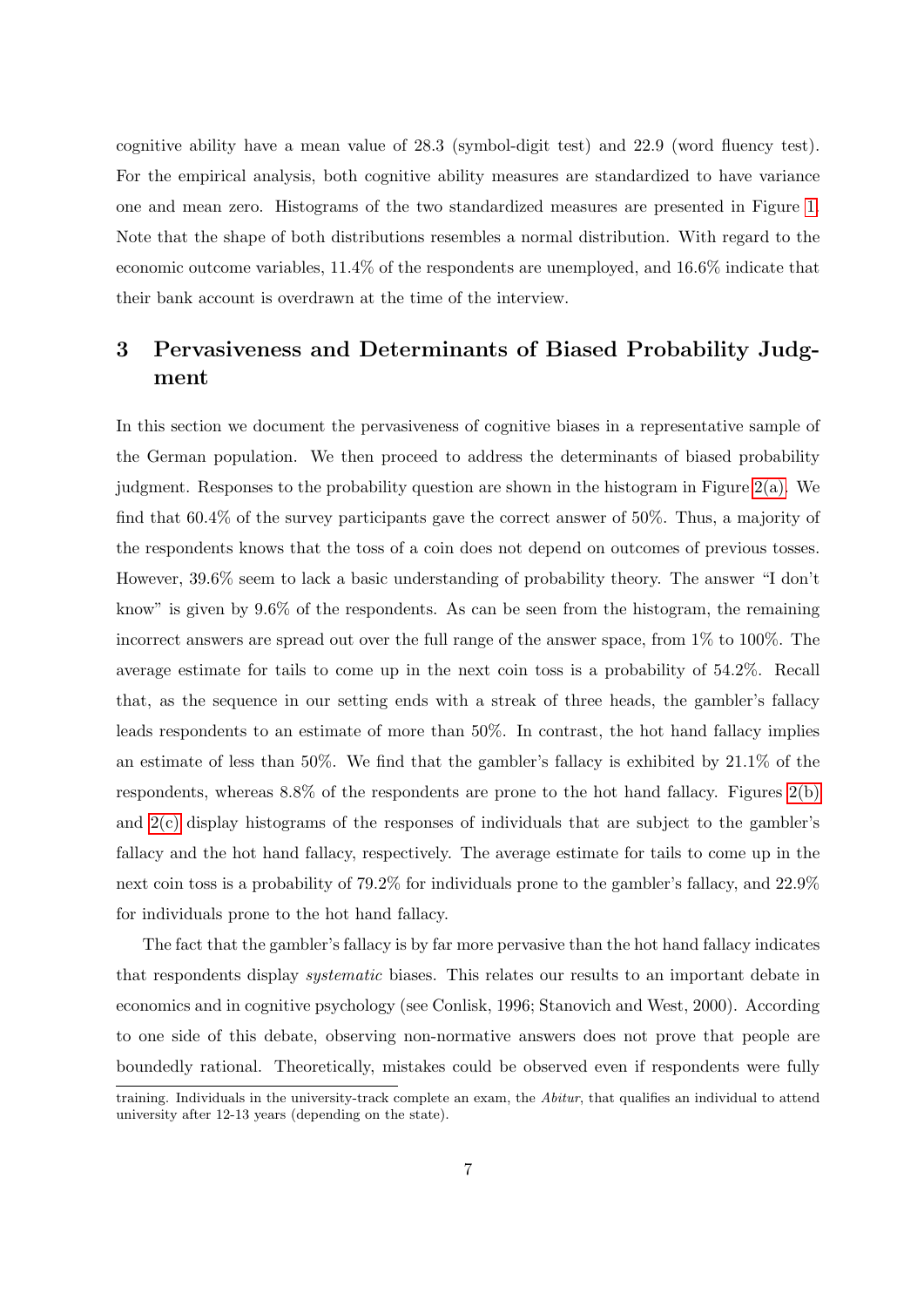rational, e.g., due to lack of concentration or due to lack of motivation. However, one would expect such mistakes to be random noise, without a systematic pattern. If the mistakes in our sample were indeed random noise, the share of people who exhibit the gambler's fallacy and the share of people who exhibit the hot hand fallacy should be of approximately equal size. This is clearly not the case, as the gambler's fallacy is more than twice as frequent as the hot hand fallacy. Moreover, a Shapiro-Wilkinson Test rejects the null hypothesis of a Gaussian distribution of the deviations from the normatively correct answer at any conventional significance level  $(p < 0.001)$ . Therefore, our findings indicate that the pattern of non-normative answers is systematic.

An explanation for the fact that the gambler's fallacy is the dominant bias in our setting is suggested in the work by Ayton and Fischer (2004). In their study, subjects were presented with sequences of binary outcomes that had either a high rate of alternations, or a high rate of streaks. Subjects then had to guess whether a given sequence was derived from human performance (e.g., hits and misses of a professional basketball player during a game), or from an inanimate chance process (e.g., heads and tails in the successive tosses of a fair coin). Their study demonstrates that subjects were more likely to attribute sequences with many streaks to human skilled performance. In contrast, sequences with high rates of alternation were attributed to inanimate chance processes. Our results are complementary to these findings, as they show that people who make predictions regarding the outcome of an inanimate chance process tend to overestimate the occurrence of alternations, whereas the belief in streaks is relatively infrequent.

Regarding the determinants of biased probability judgment, several basic insights already emerge from the descriptive statistics. Table [2](#page-24-0) provides a look at participants' answers, stratified by education, age, and gender. With respect to high school education, we see that people with more than 10 years of schooling have a relatively high propensity to answer correctly (72.6% vs. 54.5% of people with 10 years of schooling or less). Moreover, people with more than 10 years of schooling are very unlikely to either commit the hot hand fallacy (4.6%) or to answer "I don't know" (4.3%). Still, they frequently exhibit the gambler's fallacy: 18.5% of them estimate the probability of tails in the next toss to be higher than 50%. This finding suggests that the gambler's fallacy is prevalent even among highly educated individuals.

Looking at the control variables, we find that gender is an important factor:  $65.6\%$  of men give the correct answer, whereas only 56.0% of women do so. In particular, women are much more likely to answer "I don't know". Younger people (below 50 years of age) are more likely to give the correct answer, but they are also more likely to commit the gambler's fallacy. Older people are much more likely to answer "I don't know" (16.2% vs. 4.5%).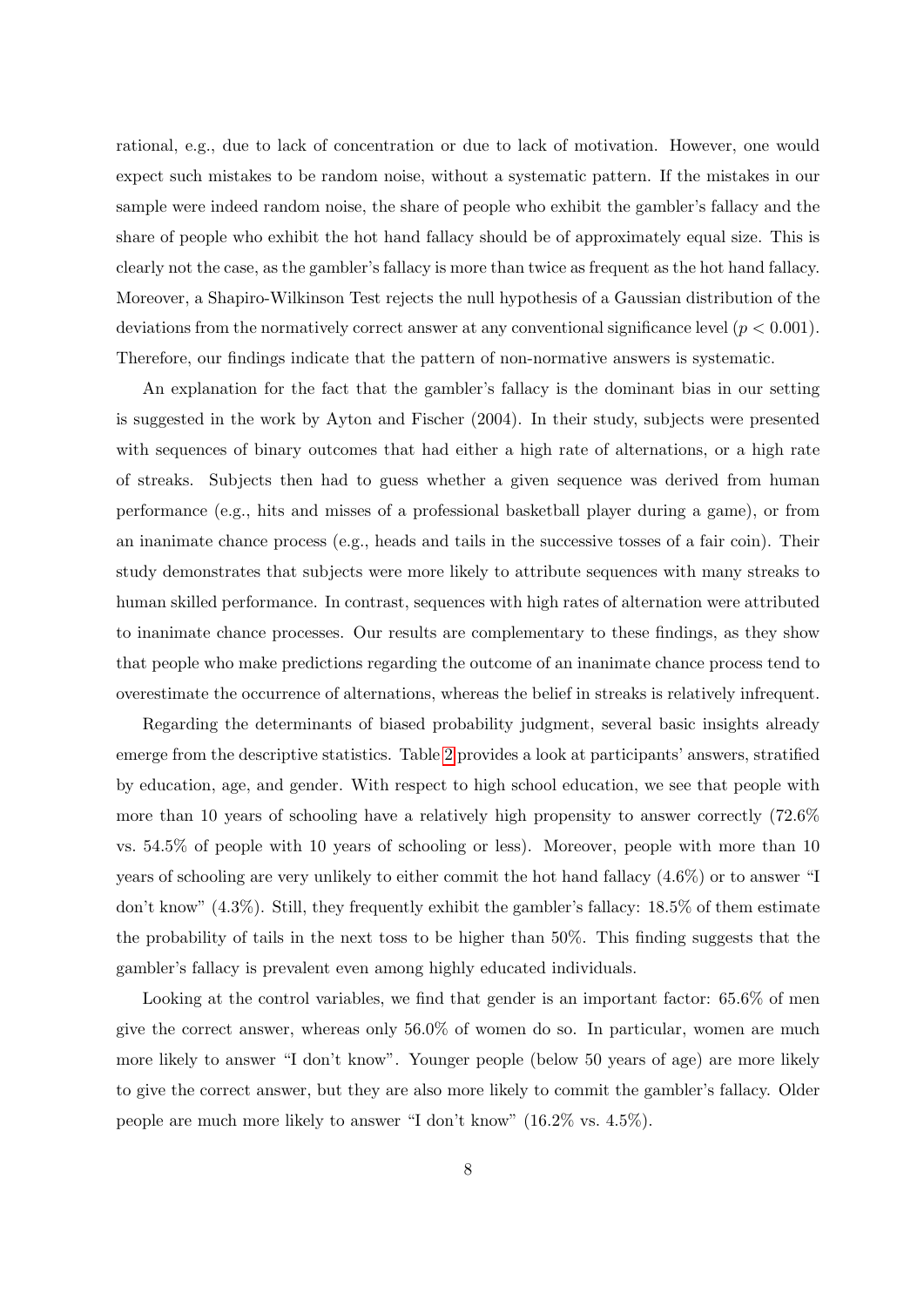In the following regression analysis we test whether these determinants are statistically significant and robust to controlling for background characteristics. Table [3](#page-25-0) presents probit estimates with the dependent variable being equal to 1 if a respondent gives the correct answer of  $50\%$ .<sup>[10](#page-11-0)</sup> It turns out that the effect of schooling is large and significant: an additional year of schooling is related to an increase in the probability of giving the correct answer of about 4.5 percentage points  $(p < 0.01)$ , controlling for cognitive ability. As the baseline of correct answers in the total sample is 60.4%, this effect is quite sizeable. For the cognitive ability measures, we see that the coefficient for the word fluency measure is large and significant, whereas the coefficient for the perceptual speed measure is small and insignificant. These results suggest that the cognitive pragmatics (general knowledge) have a decisive impact on giving the correct answer, whereas mechanical cognitive ability (perceptual speed, quick comprehension) is not relevant to answering the question at hand. Given that the task does not allude to computational skills but is rather testing knowledge that is part of general education, this is a plausible finding. Regarding the control variables, we find a significant gender effect that persists even if we include age, cognitive ability and years of schooling in the regression. According to the estimates, the probability of giving the correct answer is almost 10 percentage points lower for women  $(p < 0.01).$ <sup>[11](#page-11-1)</sup>

To address the interplay between the nature of participants' cognitive biases and their background characteristics in more detail, we estimate multinomial logit and multinomial probit models (Table [4\)](#page-26-0). These regression methods allow us to determine whether the differences between the separate answer categories are statistically significant. The dependent variable indicates in which of the four categories a respondents' answer is located: either it is correct, or it is consistent with either the gambler's fallacy or the hot hand fallacy, or the respondent answered "I don't know". In the estimations, the reference group consists of those respondents who answered the probability question correctly. This allows us to analyze which factors determine whether a respondent exhibits a particular bias. The estimates confirm our earlier descriptive analysis. For instance, the effect of years of schooling is highly significant: schooling reduces the probability of making a mistake. This finding holds for each of the three possible mistakes, be it the hot hand fallacy, the gambler's fallacy, or the answer "I don't know". Remarkably, the effect

<span id="page-11-0"></span> $10$ For simplicity, answering "I don't know" is categorized as a wrong answer in these regressions. If we exclude these observations from the analysis (i.e., categorize them as missing), the results are very similar. The coefficients for gender and years of schooling remain highly significant, only the word fluency measure turns out to be insignificant.

<span id="page-11-1"></span> $11$ A similar gender effect has been shown by Charness and Levin (2005), who conducted a laboratory experiment to test under which circumstances individual behavior in a probabilistic decision making task is consistent with standard economic theory. Our data allows us to show in a representative sample that the gender effect persists when we control for background characteristics.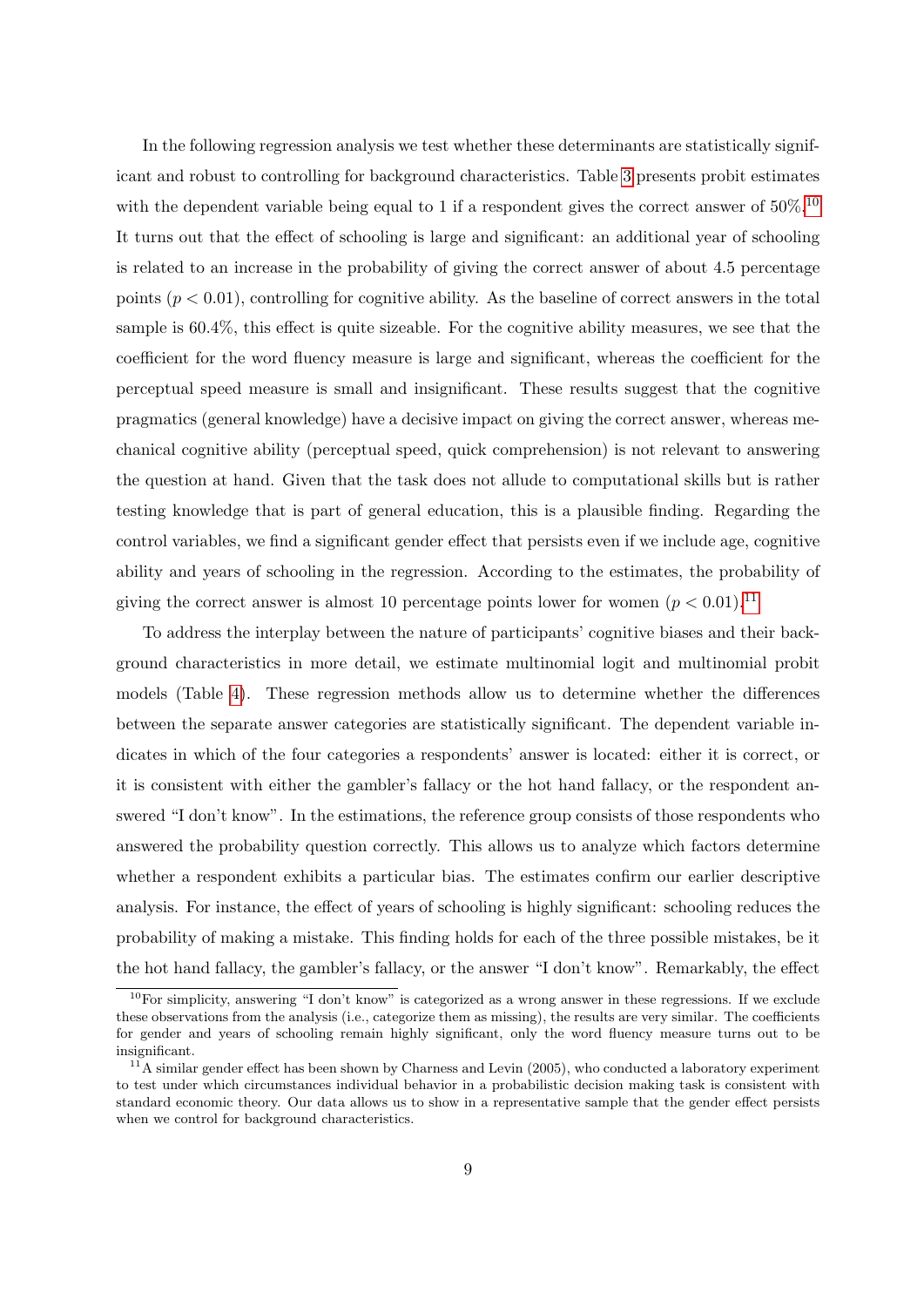of schooling is quite asymmetric: Whereas more schooling protects people from committing the hot hand fallacy (coefficient  $-0.293$ ,  $p < 0.01$  when controlling for word fluency in the multinomial logit estimations; coefficient  $-0.294$ ,  $p < 0.01$  when controlling for perceptual speed in the multinomial logit estimations), its impact on averting the gambler's fallacy is considerably weaker (coefficients of -0.122,  $p = 0.02$  and -0.144,  $p < 0.01$ , respectively). This is in line with the descriptive evidence which showed that the gambler's fallacy is quite common among highly educated individuals, whereas the hot hand fallacy is mostly confined to respondents with 10 years of schooling or less. With regard to the control variables, we find that women and older people are significantly more likely to answer "I don't know".

Taken together, our findings regarding the determinants of biased probability judgment all point in the same direction: more schooling increases the likelihood that a respondent gives the correct answer in the probability task. From a policy perspective, it is important to stress that schooling has an effect on probability judgment beyond the impact that works through cognitive abilities. A competing hypothesis would be that the only determinant of probability judgment is cognitive ability, which also related to the amount of schooling a given person obtains. To avoid this confound, we controlled in all regressions for cognitive ability by including measures of respondents' word fluency and perceptual speed. As the coefficient on years of schooling remains highly significant, the estimates suggest that schooling directly affects people's capability for probability judgment.

#### <span id="page-12-0"></span>4 Economic Outcomes and Biased Probability Judgment

Uncertainty is a crucial factor in many economic decisions. One would therefore expect that biased probability judgment can have a detrimental effect on individual economic outcomes. We investigate two domains in which decisions are of a nature that closely resembles the structure of our probability judgment task: job search decisions by an unemployed person and consumption decisions by a cash-constrained consumer. In the following, we first develop predictions of how the gambler's fallacy and the hot hand fallacy might affect decision making in these domains. In a second step we investigate the hypotheses in our data set.

#### <span id="page-12-1"></span>4.1 Behavioral Predictions

The biases that are in the focus of this paper are likely to affect economic decision making in domains where agents base their decisions on a sequence of realizations of a random process. A straightforward translation of this environment can be found in the domain of job search.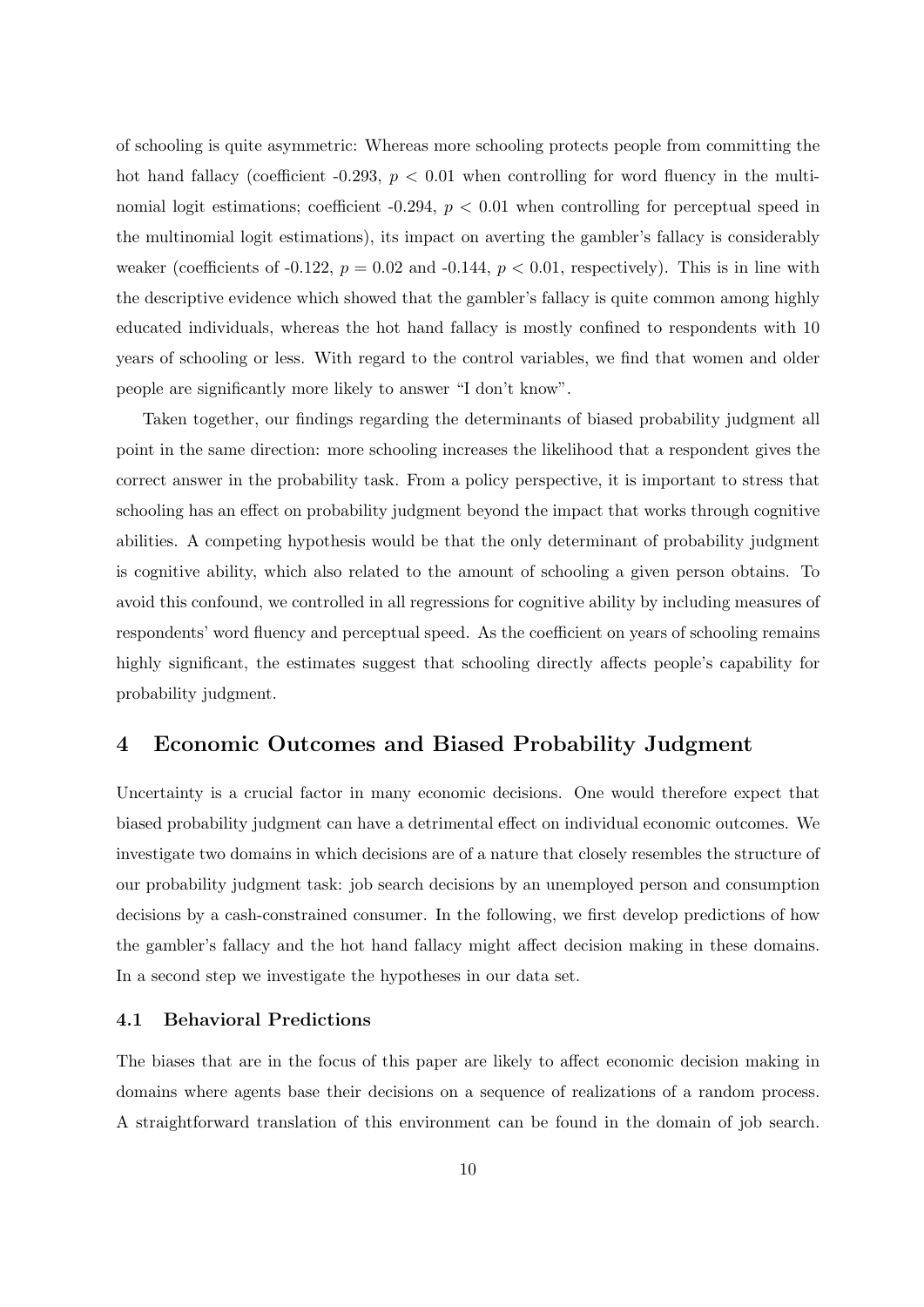As a thought experiment, assume that a person is looking for a job and sends out a number of applications. The relevant sequence of random outcomes consists then of the reactions that the job seeker receives on his applications: they can be either negative (a rejection) or positive (a job offer). After observing the realization of a sequence of outcomes, the job seeker has to decide whether to continue his search for a job or not.

Of course, many factors can play a role in the job finding process. For instance, the institutional environment, the particular skills of a job-seeker, as well as his previous work experience might have a large influence on success in the labor market. Still, our approach allows us to speculate about an additional influence that might play a role on top of these factors: the impact of a job-seeker's perception of probabilities on actual job search behavior. Given the nature of the cognitive biases we investigate, we are interested mainly in situations where a streak of similar outcomes has occurred prior to the decision. Consider the case in which a job seeker has received a streak of rejections, and suppose that, as is standard in search models, search outcomes are independent from each other. The probability of generating a job offer is only related to search intensity, a choice variable of the searcher. Then, the two probability judgment biases, gambler's fallacy and hot hand fallacy, would imply different predictions: a person who is prone to the gambler's fallacy should believe that the streak of rejections is going to end, which implies that a job offer has now become more likely. As a consequence, the unemployed will be encouraged to continue his search for a job. In contrast, a person who is prone to the hot hand fallacy is going to believe that the streak of rejections is likely to continue. Given this belief, the worker will become discouraged and may give up his search for a job altogether. One would therefore predict that job-seekers who are prone to the gambler's fallacy face a high probability of leaving unemployment. In contrast, the hot hand fallacy can lead to prolonged unemployment by biasing the job-seeker's beliefs about his job finding probability such that they become too pessimistic.[12](#page-13-0) Note that, due to the need for a streak of rejections to occur, our prediction is unlikely to affect persons who just became unemployed a short while ago. Rather, we would expect the detrimental effect of the hot hand fallacy to play a role for job seekers who have been unemployed for a long time.<sup>[13](#page-13-1)</sup>

<span id="page-13-0"></span> $12$ In the opposite case (in which a streak of job offers has occurred) the theoretical predictions are less clear. Here, it is very likely that both a gambler's fallacy type and a hot hand fallacy type are going to accept one of the job offers and therefore stop searching for a job.

<span id="page-13-1"></span> $13$ The assumption of a stationary job finding probability, with job offers arriving at a fixed Poisson rate – and therefore the independence of subsequent realizations of job search outcomes – is standard in the search literature. Exceptions are papers considering inherently non-stationary subjective job finding probabilities in an environment in which there is employer stigma, or in which the unemployed have imperfect information about their stationary job finding probability and update their subjective beliefs about this probability. In this context,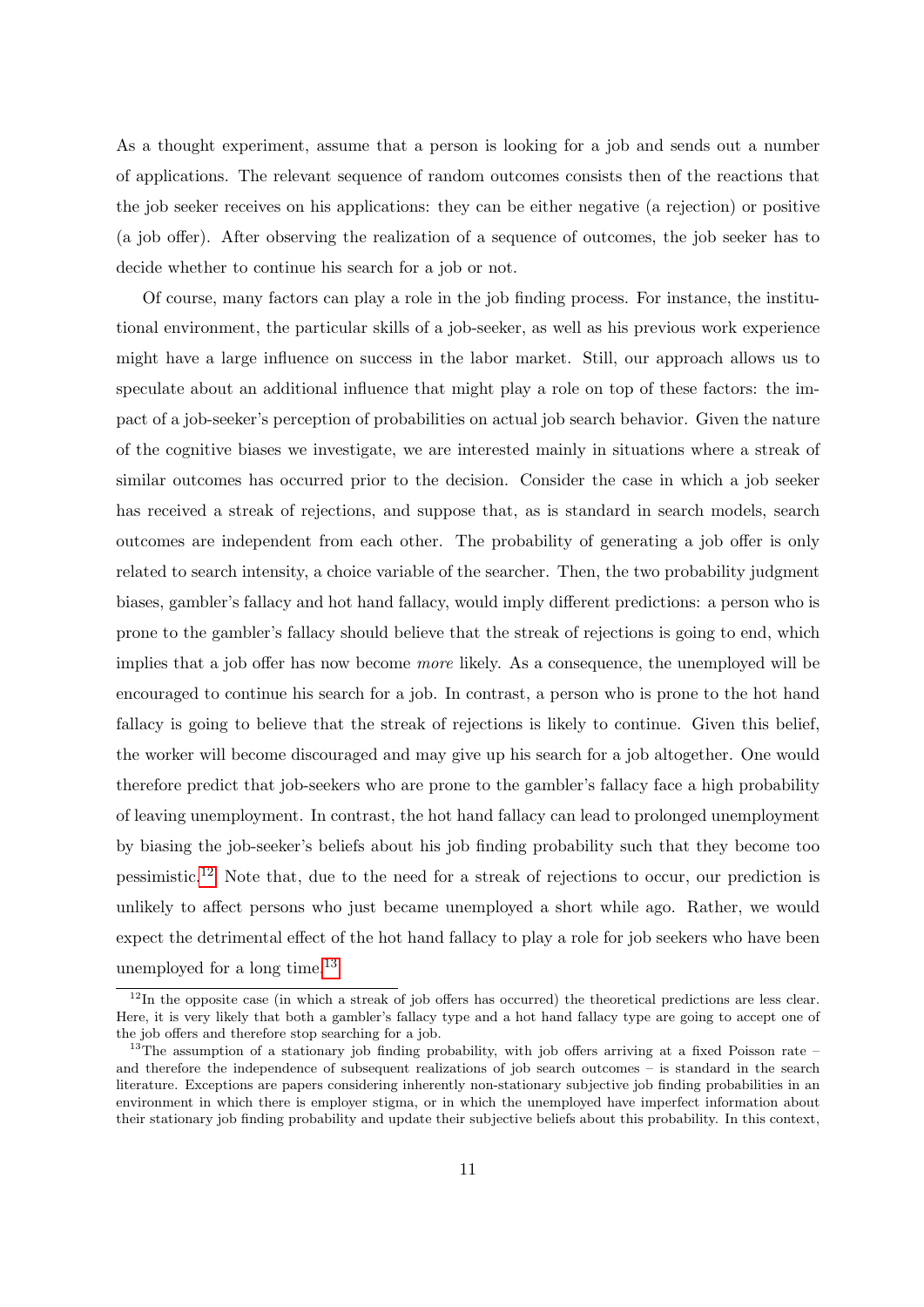Another domain where biased probability judgment might have a substantial effect on economic behavior is in the domain of consumption decisions. Assume that a cash-constrained consumer has to decide whether to make a large purchase that exceeds the amount of funds that is currently available in his bank account. Thus, in order to make the purchase, the consumer would have to overdraw his account. In this context, the sequence of random outcomes on which the decision is based can be thought of as unexpected idiosyncratic income shocks that are either positive (e.g., finding a bank note on the sidewalk, winning money in a game of poker with friends) or negative (e.g., receiving a speeding ticket, having a bill to pay that is higher than anticipated). The consumption decision will then depend on the belief whether it is likely that a positive income shock occurs in the near future. If this probability is high, it is optimal to overdraw the bank account for the short period until the positive income shock realizes. If, instead, this probability is low, it is optimal to postpone the purchase until it can be made without overdrawing the account.

Again, we are interested in a situation where the decision maker has experienced a streak of similar outcomes. Consider the case in which a streak of negative income shocks has occurred. The probability judgment biases lead to the following behavioral predictions: if the consumer is prone to the gambler's fallacy, he will have the belief that the streak of negative income shocks is likely to end, such that a positive income shock will realize with a high probability in the near future. Thus, his inclination to overdraw the bank account in order to make the purchase will be high. In contrast, the hot hand fallacy will lead to the opposite prediction: if the consumer believes that the streak of negative income shocks is likely to continue, he will refrain from overdrawing his account and will not make the purchase.<sup>[14](#page-14-0)</sup> In sum, a person who is prone to the gambler's fallacy is predicted to be more likely to have an overdrawn bank account, as the biased belief that a positive income shock is "due" can lead to persistent household debt. By

the unemployed's personal job search history (i.e., past realizations) matters and may lead to a discouraged worker effect, see Falk (2006a, 2006b). These cases would leave the hypotheses arising from biased probability judgment unaffected. For instance, even in a model with learning about the job finding probability, one would predict that a hot hand fallacy type reduces search intensity faster than people without bias in probability judgment, or gambler's fallacy types, after a streak of negative search outcomes for a given job finding rate. This is because hot hand fallacy types overvalue the information content of a streak of negative outcomes since they would predict future outcomes to be more likely to be negative than they really are. Thus, although updating might be the channel through which searchers become long-term unemployed, the underlying reason for hot hand fallacy types to become discouraged faster is their biased probability judgment.

<span id="page-14-0"></span> $14$ Predictions in the opposite case (in which a streak of positive income shocks has occurred) are ambiguous: if the consumer is prone to the hot hand fallacy, he will believe that the positive income shocks are going to continue and he will decide to make the large purchase. If the respondent is prone to the gambler's fallacy instead, he will expect that a negative income shock is likely to occur in the near future. Still, if the streak of positive income shocks has led to a large amount of funds available in his account, he might nevertheless make the purchase.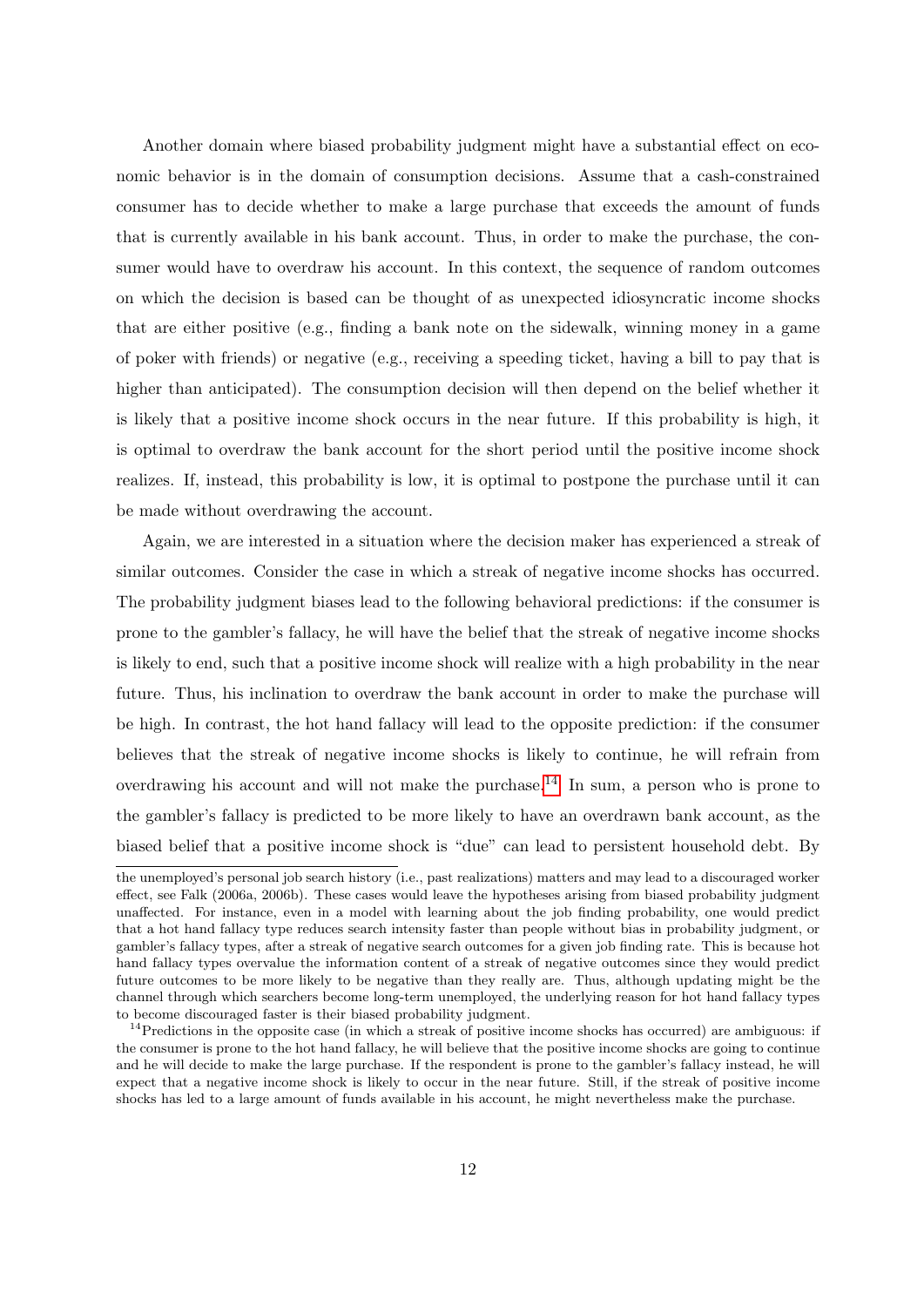contrast, a person who is prone to the hot hand fallacy will be less likely to have an overdrawn bank account.

#### 4.2 Empirical Results

To test the predictions regarding employment status with our data, we run two sets of regressions. First, we estimate a probit model in which the dependent variable is a dummy equal to one if the respondent is registered as unemployed at the time of the interview. In a second set of regressions, the dependent variable is an indicator for whether the respondent is long-term unemployed, i.e., registered as unemployed for 12 months or more. As explanatory variables, we include dummies for the observed cognitive biases: the gambler's fallacy, the hot hand fallacy, and the answer "I don't know". The reference group consists therefore of those respondents who answered the probability judgment task correctly. Results from regressions with the unemployment dummy as dependent variable are presented in Table [5.](#page-27-0) In column (1) we control only for age and gender and find that both the hot hand dummy and the gambler's fallacy dummy are positive and weakly significant. Adding controls for education and for wealth renders both coefficients insignificant, see columns (2) and (3).

In light of the hypotheses described before, our analysis next turns to persons who have been looking for a job for an extended period of time. Columns (4) to (6) present results from regressions where the dependent variable is a dummy equal to one for respondents who are longterm unemployed. The explanatory variables are the same variables as before. Our estimates show that, controlling for age and gender, the hot hand fallacy is positive and significant at the 1%-level. Thus, the results are consistent with the behavioral predictions regarding the effect of the hot hand fallacy on long-term unemployment. If, in addition, we control for respondents' educational background, the coefficient for the hot hand fallacy remains significant at the 5% level. Even if we control for education and wealth, the coefficient for the hot hand fallacy dummy remains significant at the 10%-level and the marginal effect indicates that the probability of being long-term unemployed is increased by 6.1%-points.<sup>[15](#page-15-0)</sup> Given that the baseline of long-term unemployment in the sample is 6.8%, this is a considerable effect. We therefore conclude that our predictions regarding the detrimental effect of the hot hand fallacy are supported in case of long-term unemployed job seekers. Moreover, we find for all specifications that the gambler's fallacy has no significant effect on employment status, which is again in line with our predictions.

<span id="page-15-0"></span><sup>&</sup>lt;sup>15</sup>We deliberately chose not to control for household income in the unemployment regressions, in order to avoid endogeneity problems.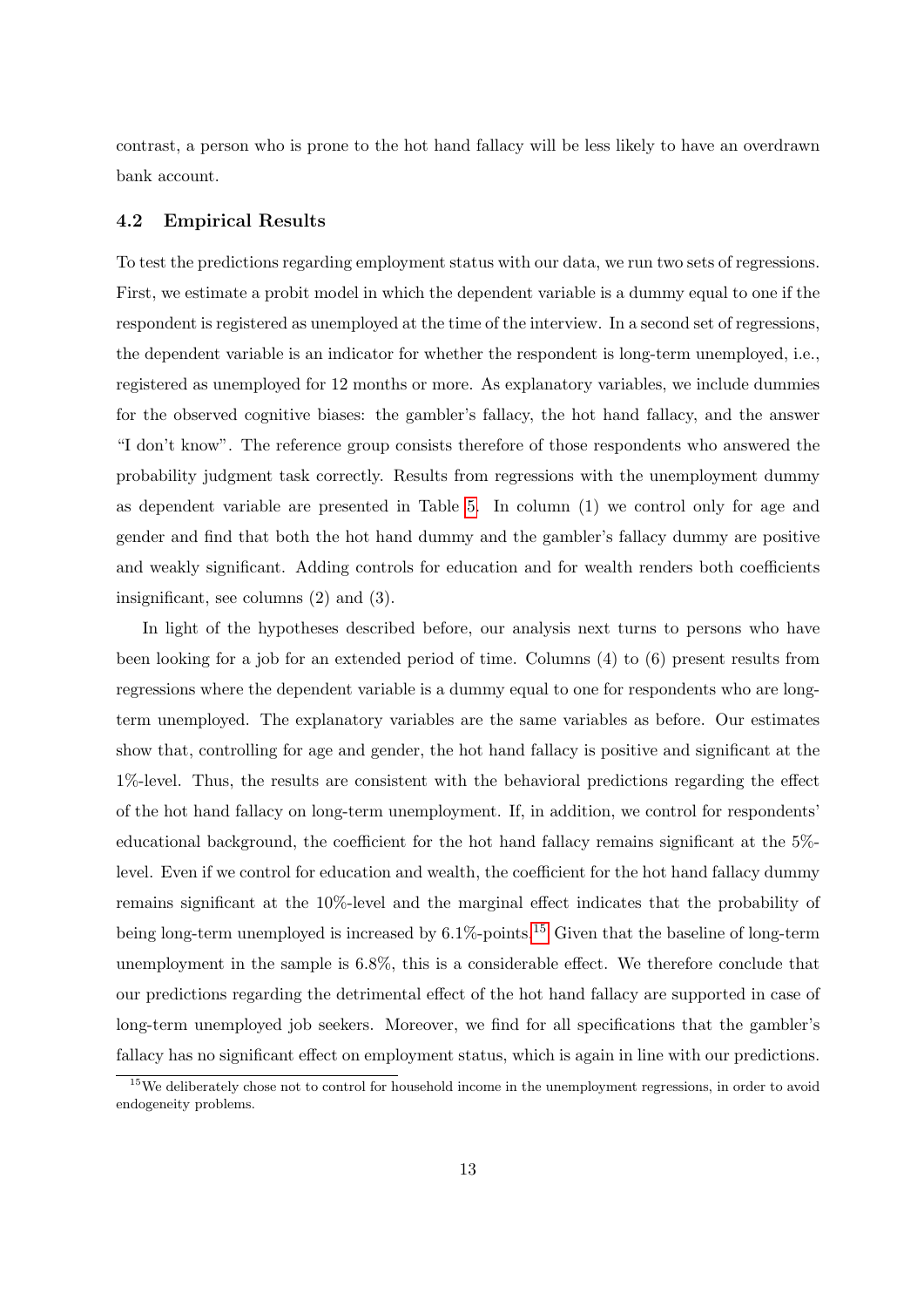Next, we empirically test the predictions regarding consumption decisions of cash-constrained consumers. To this aim, we analyze the interplay of probability judgment biases and the decision to overdraw one's bank account. In a first set of regressions, the dependent variable indicates how many days per year a respondent's bank account is overdrawn. The variable can take on four distinct values, as the set of possible responses consisted of four intervals (0 days, 1 to 30, 31 to 90, more than 90 days). As explanatory variables we include again the dummies for whether a person exhibits a bias in probability judgment, with the reference group being those respondents who gave the correct answer to the probability task. Results of ordered probit regressions are presented in columns (1) to (3) of Table [6.](#page-28-0) The estimates show that the dummy for whether a respondent is prone to the gambler's fallacy is positive and significant at the 1%-level even when controlling for age, gender, and education. Adding controls for net household income and net household wealth leaves the coefficient virtually unchanged and significant at the 5%-level. This is in line with the behavioral prediction: people who are prone to the gambler's fallacy have a higher number of days per year on which their bank account is overdrawn.

As it might be relatively complicated for respondents to assess the number of days per year on which their account is in the negative, the survey also included the straightforward question of whether a person's account was overdrawn at the time of the interview. A look at the raw data reveals large effects: out of the respondents who answer the probability question correctly, 14.3% have an overdrawn bank account. In contrast, this figure is 24.5% among the group of people who are prone to the gambler's fallacy. Results of a probit estimation with this simple measure as dependent variable are presented in columns (4) to (6). The estimates are very similar to our earlier findings: in most specifications, the coefficient on the gambler's fallacy dummy is positive and significant at the 1%-level. The marginal effects indicate that being prone to the gambler's fallacy increases the probability of having an overdrawn bank account by about 8.8%-points  $(p = 0.020)$ , controlling for age, gender, education, income, and wealth. This is a sizeable effect, as the share of respondents with an overdrawn bank account is 16.6% in the total sample. Again, these findings are in line with the predictions: the gambler's fallacy has a substantial impact on consumers' decision to overdraw their bank account.

Taken together, our results are consistent with the behavioral hypotheses that were developed in Section [4.1.](#page-12-1) In particular, we find that the gambler's fallacy affects financial decision making, whereas the hot hand fallacy has an impact on job search decisions. These findings suggest that it is not biased probability judgment per se that affects economic outcomes. Rather, depending on the context in which economic decisions are made, the specific form of a person's probability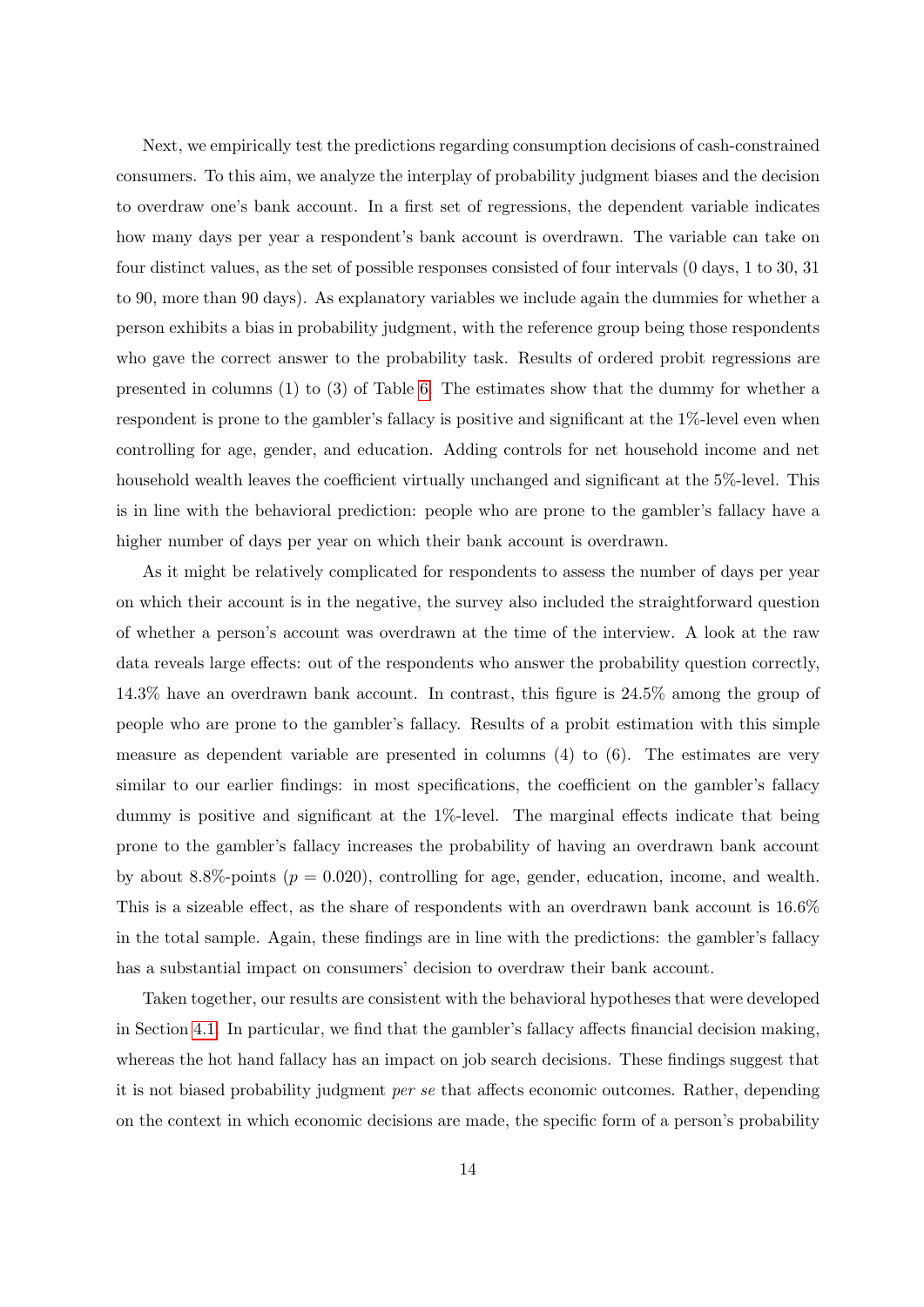judgment bias might play a decisive role.

#### <span id="page-17-0"></span>5 Conclusion

This paper addressed three closely related research questions. First, it investigated people's ability to make simple probability judgments. For this purpose, we used a specifically designed probability judgment question that was administered to a representative sample of the German adult population. The results showed that more than a third of the respondents was unable to answer the probability question correctly, indicating that a substantial part of the population has difficulties with making simple probability judgments. Among the incorrect answers, by far the most frequent bias was the gambler's fallacy, i.e., the tendency to overestimate the occurrence of alternations in random sequences. Second, we addressed the determinants of biased probability judgment. Our results have shown that education (years of schooling) and a knowledge-based measure of cognitive ability are positively related to performance in the probability judgment task. The third part of the paper explored the relation between the observed probability judgment patterns and respondents' behavior in two domains: job search and financial decision making. The hot hand fallacy, i.e., the tendency to overestimate the occurrence of streaks in random sequences, was shown to be significantly related to a higher probability of being long-term unemployed. In contrast, the gambler's fallacy was found to be associated with a higher probability of overdrawing one's bank account.

If our interpretation of the results, namely that biased probability judgment is likely to translate into inferior economic outcomes, is correct, our finding regarding the impact of schooling are of relevance from a policy perspective. Our estimates have shown that schooling has a large and significant impact on reducing people's cognitive biases. The fact that the estimates were positive and significant even when controlling for cognitive ability suggests that the knowledge obtained in school mitigates probability judgment biases in a direct way. Thus, it may be worthwhile to put a stronger focus on teaching simple probabilistic reasoning already in the early grades of high school. More generally, an increased dissemination of basic knowledge about random processes might help people to make better decisions in the economic domains of life.

From an applied perspective, our findings have straightforward implications for the design of policy measures, emphasizing the role of debiasing of decision makers. With respect to labor market policy, our results suggest that job centers should offer courses that teach job-seekers about the probabilities that play a role in the application process. Rather than believing that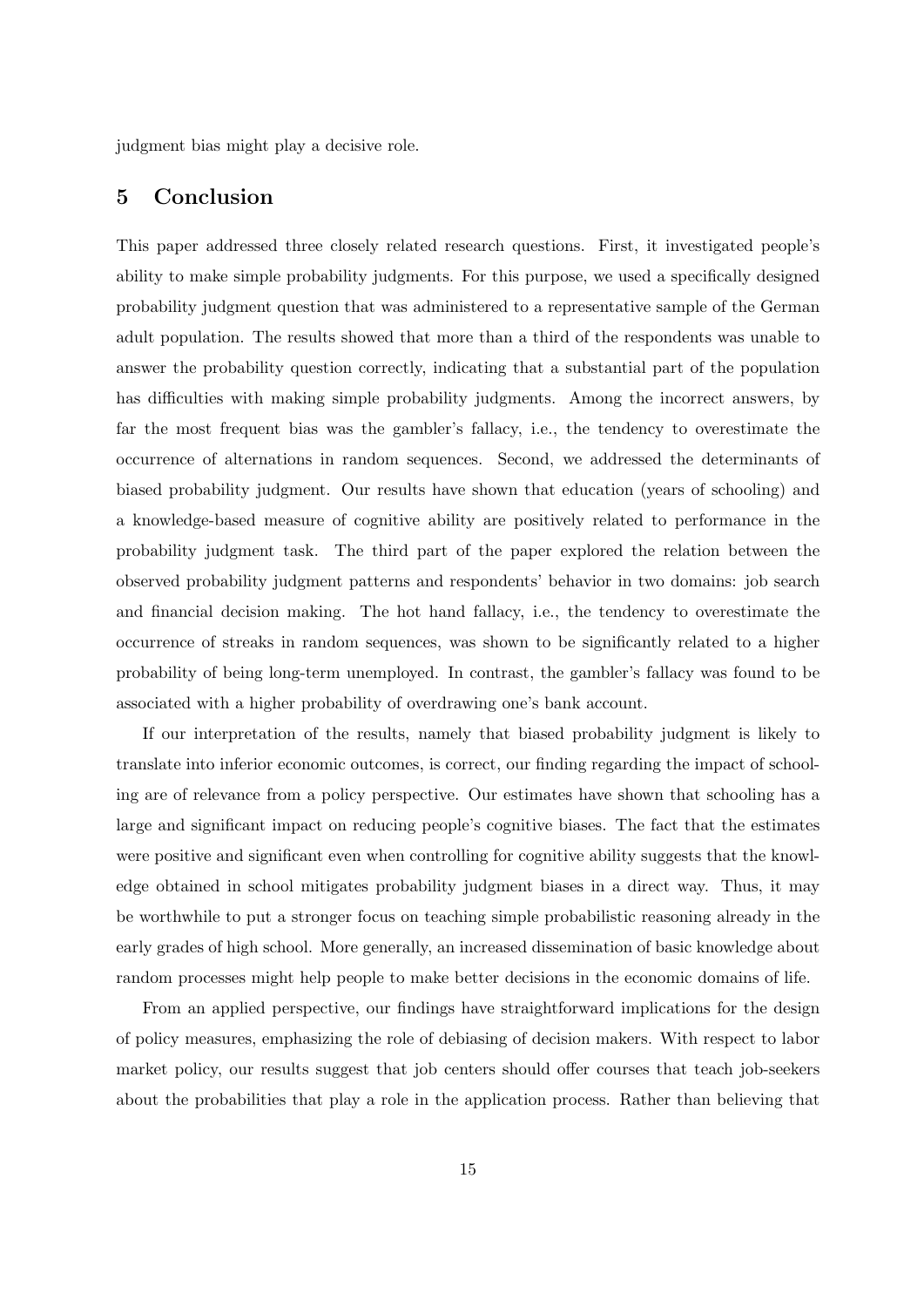their future search success will be the outcome of a continued streak of unsuccessful applications, job-seekers should understand that their job finding probabilities depend on the overall labor market conditions in a particular occupation or region, and that the outcome of a particular application does not necessarily directly depend on earlier unsuccessful applications elsewhere. Similar policy implications can be derived for the domain of household finances. Here, counselors who give advice to over-indebted households could inform consumers who exhibit the gambler's fallacy that they should avoid to overestimate the probability of a positive income shock to occur in the near future.

Of course, the analysis in this paper has limitations. For instance, we were not able to identify the exact channels through which a cognitive bias influences behavior. While some of our results are in line with the gambler's fallacy being a sign of over-optimism (as in the overdrawn bank account measure), this behavior might as well be related to time-inconsistent preferences or other cognitive biases in financial decision making (see, e.g., Laibson, 1997, or Stango and Zinman, 2009). A promising direction for future research is the combination of incentivized measures of people's time and risk preferences with measures of biased probability judgment, in order to identify the channels through which biased probability judgment affects economic behavior.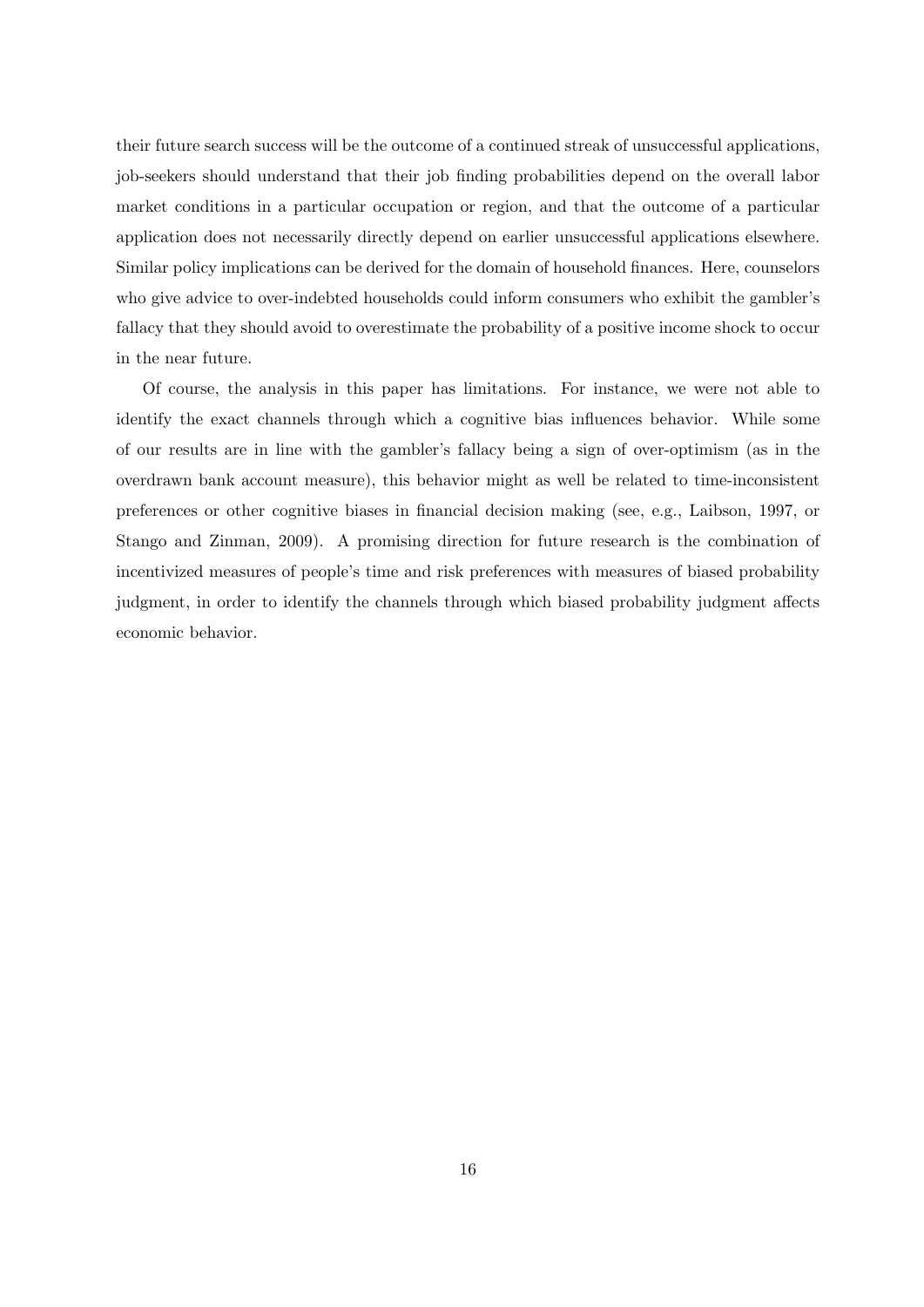#### References

- Ayton, P. and Fischer, I. (2004), 'The hot hand fallacy and the gambler's fallacy: Two faces of subjective randomness?', Memory & Cognition  $32(8)$ , 1369–1378.
- Baltes, P. B., Lindenberger, U. and Staudinger, U. M. (2006), Life span theory in developmental psychology, in W. Damon and R. M. Lerner, eds, 'Handbook of child psychology: Vol. 1. Theoretical models of human development (6th ed.)', Wiley, New York, pp. 569–664.
- Bernheim, B. D. and Rangel, A. (2007), Behavioral public economics: Welfare and policy analysis with non-standard decision-makers, in P. Diamond and H. Vartiainen, eds, 'Behavioral Economics and its Applications', Princeton University Press.
- Bertrand, M., Mullainathan, S. and Shafir, E. (2004), 'A behavioral-economics view of poverty', American Economic Review, Papers and Proceedings 94, 419–423.
- Camerer, C., Issacharoff, S., Loewenstein, G., O'Donoghue, T. and Rabin, M. (2003), 'Regulation for Conservatives: Behavioral Economics and the Case for "Asymmetric Paternalism"', University of Pennsylvania Law Review 151(3), 1211–1254.
- Cattell, R. B. (1963), 'Theory of Fluid and Crystallized Intelligence: A Critical Experiment', Journal of Educational Psychology  $54(1)$ , 1–22.
- Charness, G. and Levin, D. (2005), 'When optimal choices feel wrong: A laboratory study of bayesian updating, complexity, and affect', American Economic Review 95, 1300–1309.
- Clotfelter, C. T. and Cook, P. J. (1993), 'The "gambler's fallacy" in lottery play', Management Science 39, 1521–1525.
- Conlisk, J. (1996), 'Why bounded rationality?', Journal of Economic Literature 34, 669–700.
- Croson, R. and Sundali, J. (2005), 'The gambler's fallacy and the hot hand: Empirical data from casinos', Journal of Risk and Uncertainty 30, 195–209.
- Falk, A., Huffman, D. and Sunde, U. (2006a), 'Do I Have What it Takes? Equilibrium Search with Type Uncertainty and Non-Participation', IZA Discussion Paper No. 2531.
- Falk, A., Huffman, D. and Sunde, U. (2006b), 'Self-Confidence and Search', IZA Discussion Paper No. 2525 .
- Fowler, F. J. (2002), Survey Research Methods, Sage Publications, London.
- Gilovich, T., Vallone, R. and Tversky, A. (1985), 'The hot hand in basketball: On the misperception of random sequences', Cognitive Psychology 17, 295–314.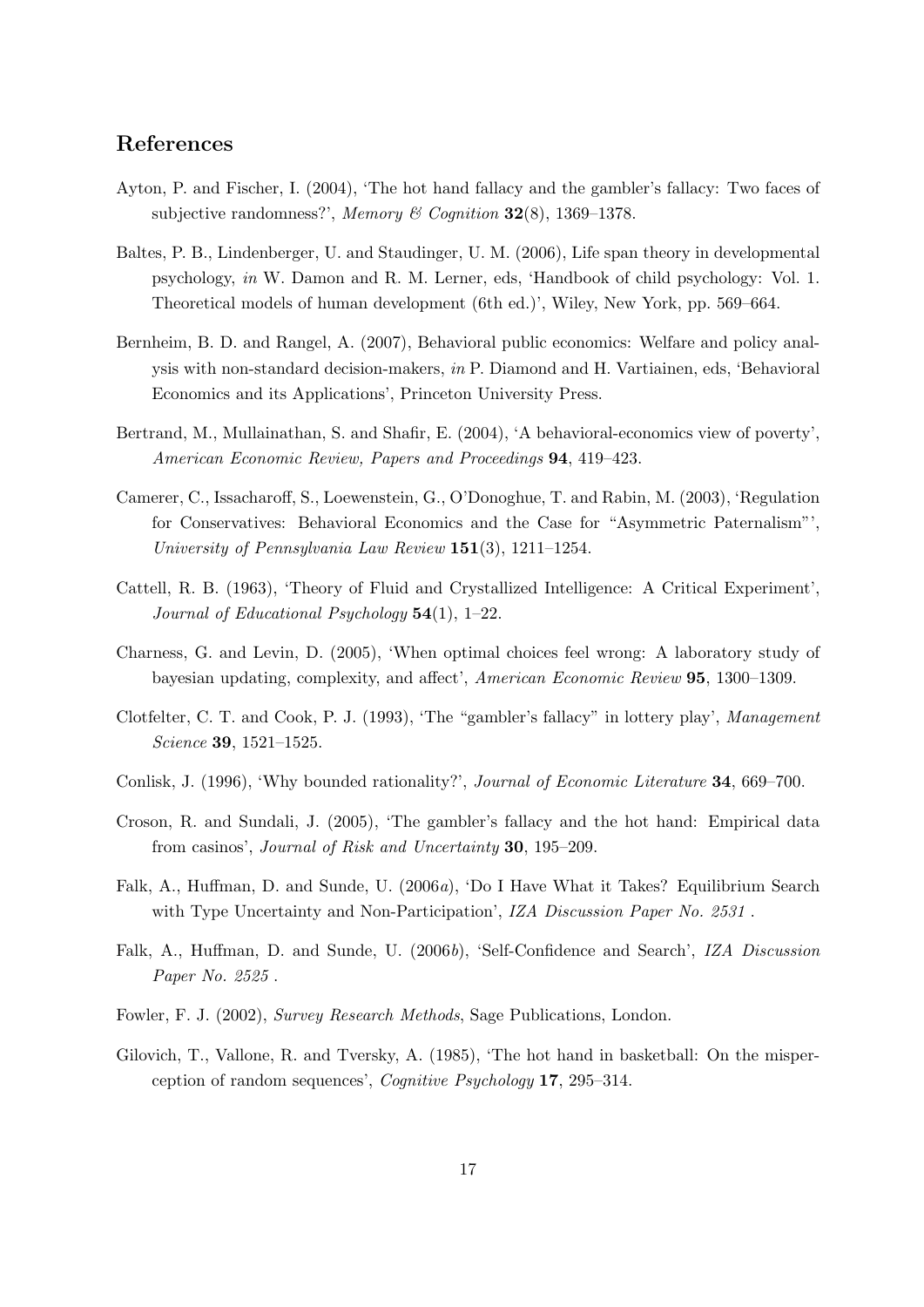- Grether, D. M. (1980), 'Bayes rule as a descriptive model: The representativeness heuristic', Quarterly Journal of Economics 95(3), 537–557.
- Hogarth, R. M. (2005), 'The challenge of representative design in psychology and economics', Journal of Economic Methodology 12(2), 253–263.
- Laibson, D. (1997), 'Golden Eggs and Hyperbolic Discounting', The Quarterly Journal of Economics **112**(2), 443-477.
- Lang, F. R., Hahne, D., Gymbel, S., Schröpper, S. and Lutsch, K. (2005), Erfassung des kognitiven Leistungspotenzials und der "Big Five" mit Computer-Assited-Personal-Interviewing (CAPI): Zur Reliabilität und Validität zweier ultrakurzer Tests und des BFI-S. DIW Research Notes 9/2005, DIW Berlin.
- Lang, F. R., Weiss, D., Stocker, A. and von Rosenbladt, B. (2007), 'Assessing Cognitive Capacities in Computer-Assited Survey Research: Two Ultra-Short Tests of Intellectual Ability in the German Socio-Economic Panel (SOEP)', Schmollers Jahrbuch 127(1), 183–192.
- Laplace, P. (1820), Philosophical Essays on Probabilities, Dover, New York. (translated by F.W. Truscott and F. L. Emory, 1951).
- Lindenberger, U. and Baltes, P. B. (1997), 'Intellectual functioning in old and very old age: Cross-sectional results from the berlin aging study', Psychology and Aging 12(3), 410–432.
- Lusardi, A. and Mitchell, O. S. (2007), 'Baby Boomer Retirement Security: The Roles of Planning, Financial Literacy, and Housing Wealth', Journal of Monetary Economics 54, 205– 224.
- Lusardi, A. and Mitchell, O. S. (2008), 'Planning and Financial Literacy: How Do Women Fare?', American Economic Review 98(2), 413–417.
- Oechssler, J., Roider, A. and Schmitz, P. (2009), 'Cognitive Abilities and Behavioral Biases', Journal of Economic Behavior and Organization, forthcoming .
- Rabin, M. (2002), 'Inference by Believers in the Law of Small Numbers', Quarterly Journal of Economics  $117(3)$ , 775–816.
- Singer, W. (1995), 'Development and plasticity of cortical processing architectures', Science 270, 758–764.
- Stango, V. and Zinman, D. (2009), 'Exponential Growth Bias and Household Finance', Journal of Finance, forthcoming .
- Stanovich, K. E. and West, R. F. (2000), 'Individual differences in reasoning: Implications for the rationality debate?', Behavioral and Brain Sciences 23, 645–726.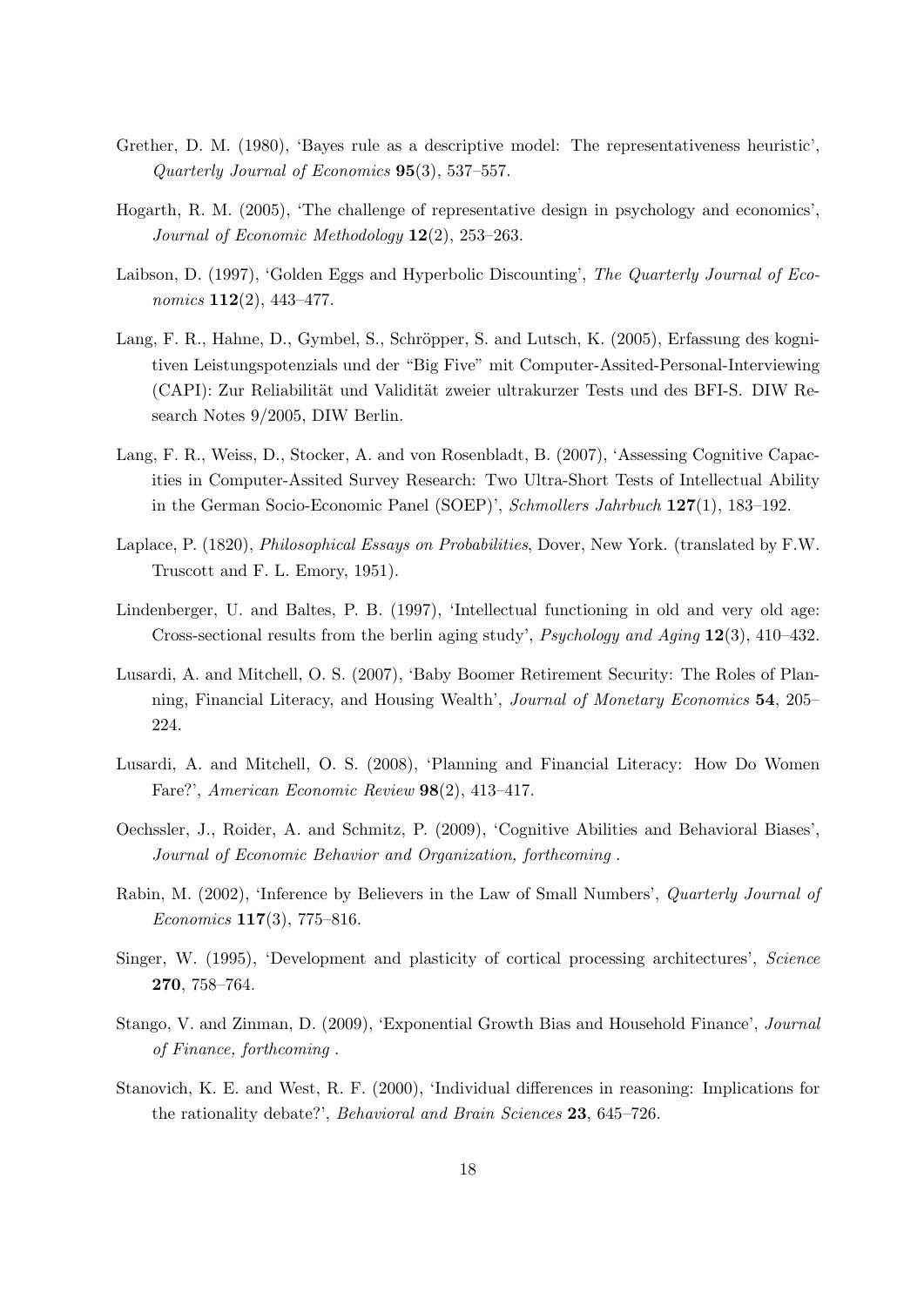- Terrell, D. (1994), 'A test of the gambler's fallacy: Evidence from pari-mutuel games', Journal of Risk and Uncertainty 8, 309–317.
- Thaler, R. H. and Sunstein, C. R. (2003), 'Libertarian Paternalism', The American Economic Review 93(2), 175–179.
- Tversky, A. and Kahneman, D. (1971), 'Belief in the law of small numbers', Psychological Bulletin 2, 105–110.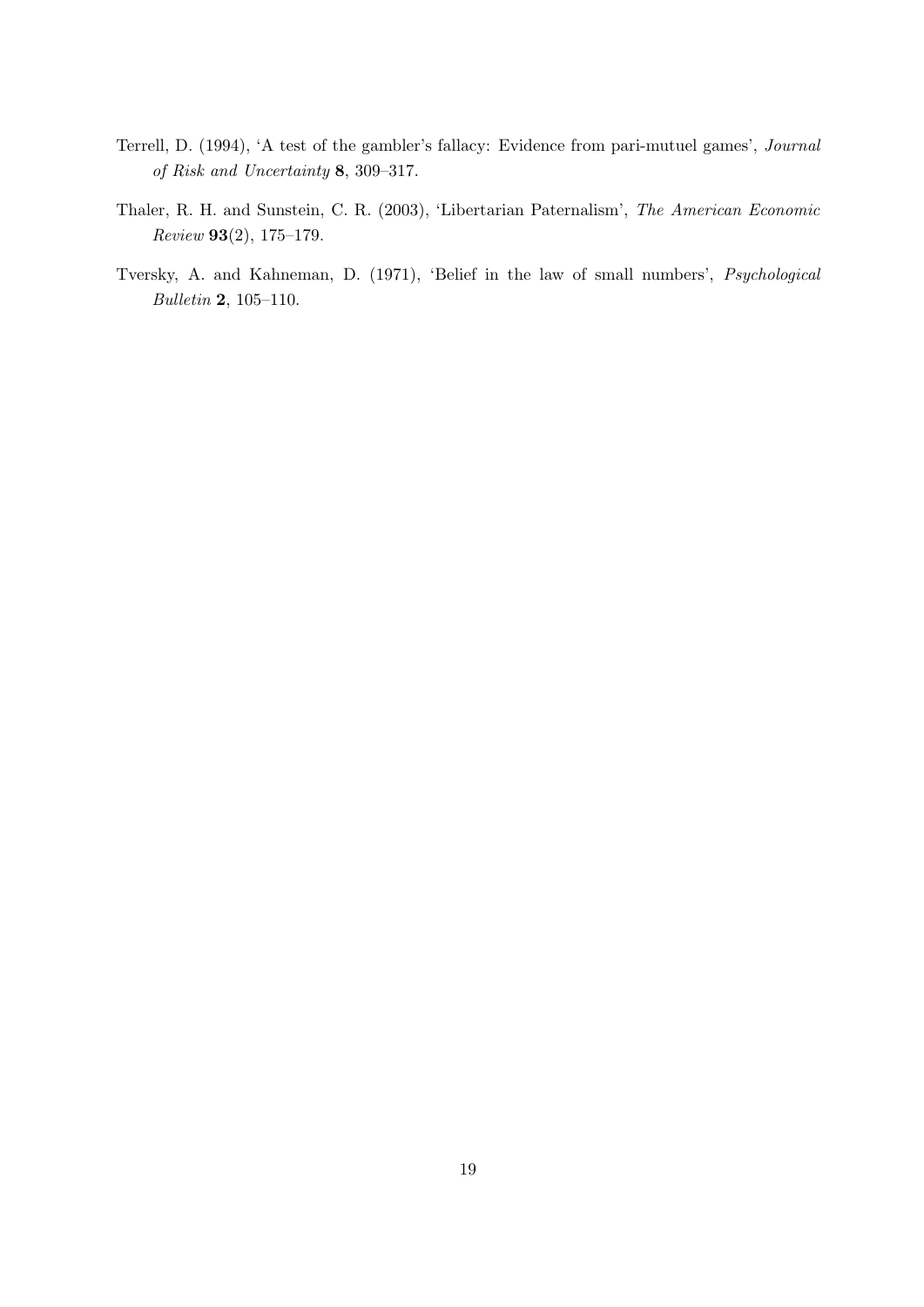



(a) Standardized perceptual speed test, measuring fluid intelligence. Respondents had to match as many digits and symbols as possible in 90 seconds of time.

(b) Standardized word fluency test, measuring crystallized intelligence. Respondents had to name as many distinct animals as possible in 90 seconds of time.

<span id="page-22-1"></span>

| Variable                                    | average  | std. dev. | num. obs. |
|---------------------------------------------|----------|-----------|-----------|
| 1 if female                                 | 0.537    | (0.499)   | 1,012     |
| Age                                         | 47.555   | (18.371)  | 1,011     |
| Years of schooling                          | 10.328   | (1.829)   | 965       |
| Perceptual speed test (raw data)            | 28.309   | (9.890)   | 903       |
| Perceptual speed test (standardized)        | 0        | (1)       | 903       |
| Word fluency test (raw data)                | 22.807   | (10.986)  | 853       |
| Word fluency test (standardized)            | $\Omega$ | (1)       | 853       |
| Log net household income (per month)        | 7.521    | (0.635)   | 940       |
| Log net household wealth                    | 7.177    | (5.421)   | 772       |
| 1 if unemployed                             | 0.114    | (0.318)   | 1012      |
| 1 if long-term unemployed                   | 0.068    | (0.252)   | 1012      |
| Account overdrawn                           | 1.504    | (0.885)   | 943       |
| 1 if account overdrawn at time of interview | 0.166    | (0.372)   | 1012      |
|                                             |          |           |           |

#### <span id="page-22-0"></span>Table 1: Sample Statistics.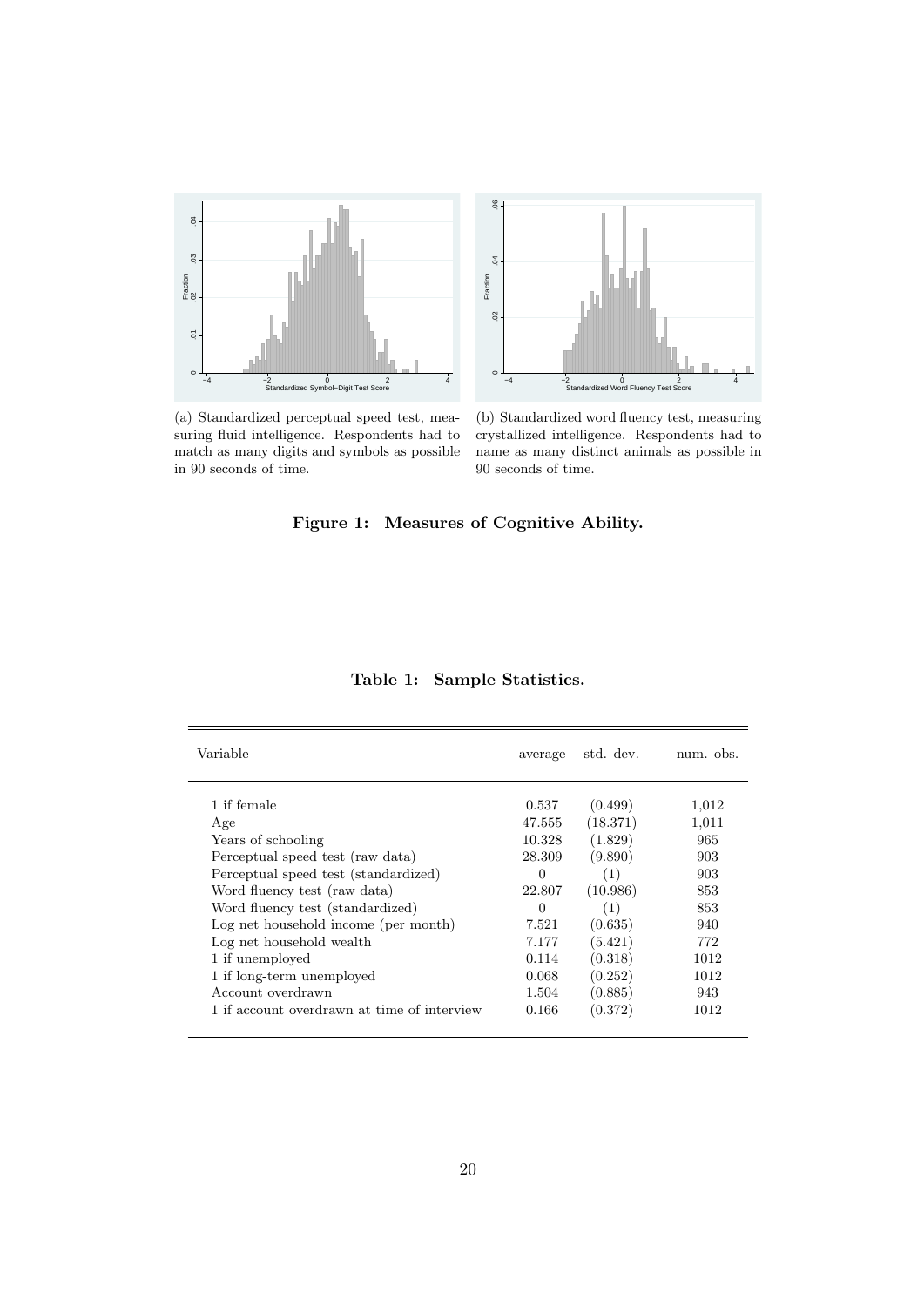<span id="page-23-0"></span>

(a) Responses in the Pooled Sample



<span id="page-23-1"></span>(b) Responses by Respondents with Gambler's Fallacy



<span id="page-23-2"></span>(c) Responses by Respondents with Hot Hand Fallacy

Figure 2: Probability Judgment.

Notes: The normatively correct solution is a probability of tails of 50%. The 95 observations for the answer "I don't know" are not shown.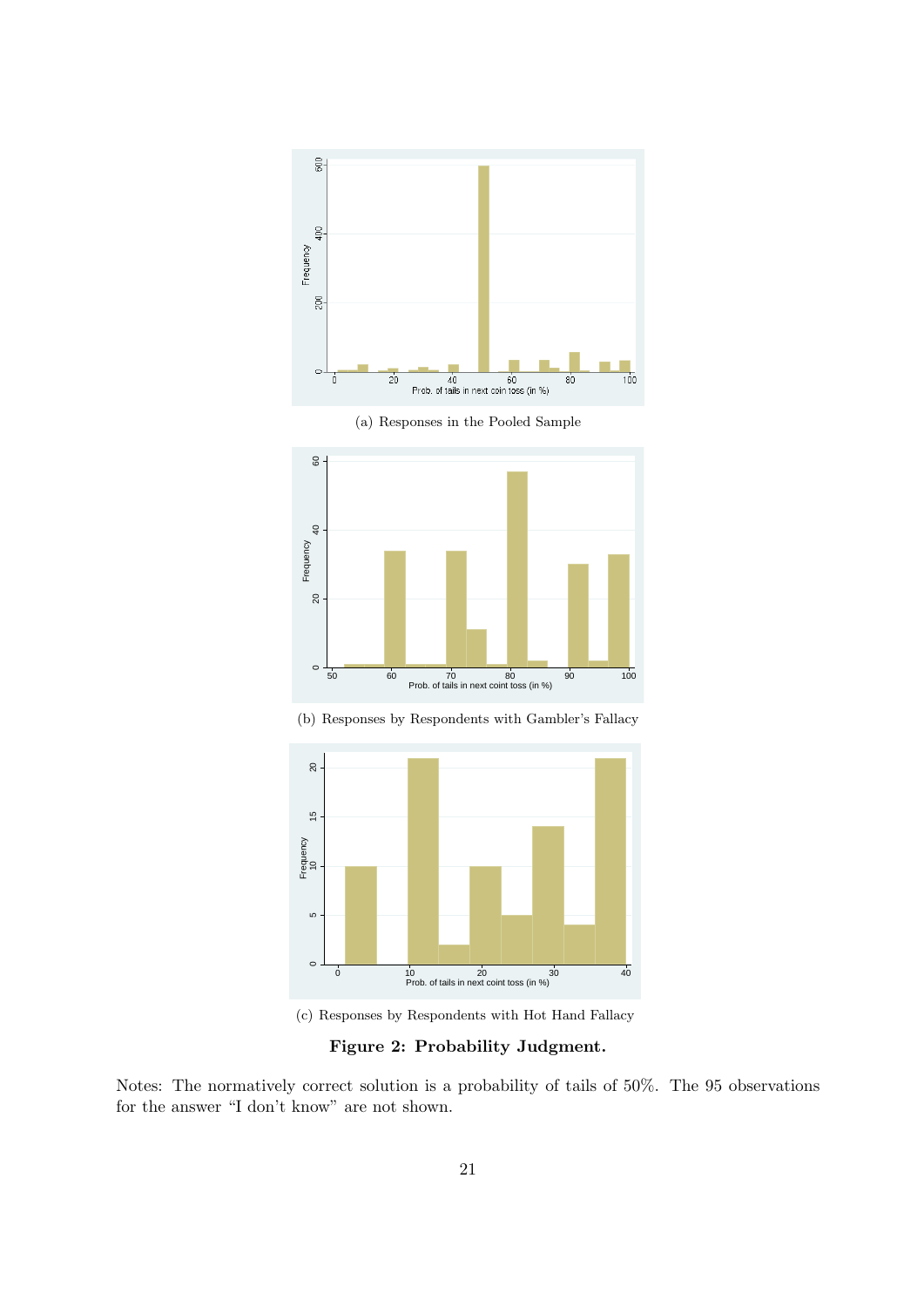|                              | Hot          | Correct        | Gambler's      | Don't         | Total       |
|------------------------------|--------------|----------------|----------------|---------------|-------------|
|                              | hand         | answer         | fallacy        | know          | sample      |
| All                          | 87 (8.8%)    | 596 (60.4%)    | $208(21.1\%)$  | $95(9.6\%)$   | 986 (100%)  |
| Years of schooling $>10$     | $15(4.6\%)$  | 236 $(72.6\%)$ | 60 $(18.5\%)$  | 14 $(4.3\%)$  | 325 (100\%) |
| Years of schooling $\leq 10$ | $72(10.9\%)$ | 360 (54.5%)    | 148 $(22.4\%)$ | $81(12.3\%)$  | 661 (100\%) |
| Female                       | $51(9.6\%)$  | 296 $(56.0\%)$ | $119(22.5\%)$  | 63 $(11.9\%)$ | 529 (100%)  |
| Male                         | $36(7.9\%)$  | 300 $(65.6\%)$ | 89 (19.5%)     | $32(7.0\%)$   | 457 (100\%) |
| Age < 50                     | 45 $(8.1\%)$ | 349 (63.1%)    | 134 $(24.2\%)$ | $25(4.5\%)$   | 553 (100\%) |
| Age $\geq 50$                | 42 $(9.7\%)$ | 247 (57.0%)    | 74 (17.1%)     | $70(16.2\%)$  | 433 (100\%) |

#### <span id="page-24-0"></span>Table 2: Probability Judgment - Descriptive Statistics.

Notes: "Hot hand" refers to answers in the interval  $[0\%, 50\%)$ , "Correct answer" refers to answers equal to 50%, and "Gambler's fallacy" refers to answers in (50%,100%].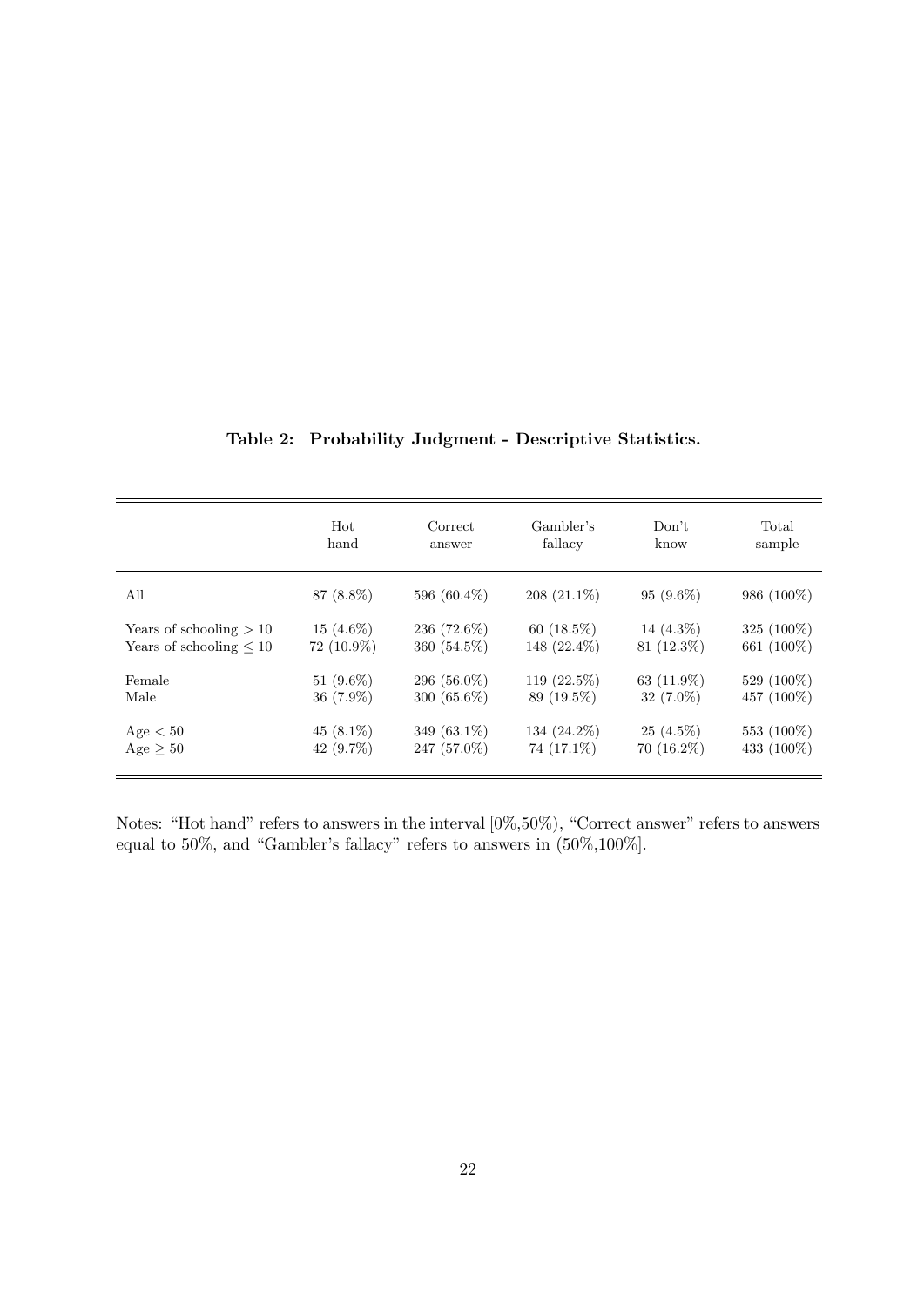| Dependent variable: $=1$ if answer is 50%, $=0$ otherwise |                        |                        |                        |                        |
|-----------------------------------------------------------|------------------------|------------------------|------------------------|------------------------|
|                                                           | (1)                    | (2)                    | (3)                    | (4)                    |
| Standardized word<br>fluency score                        | $0.046**$<br>[0.017]   | $0.041**$<br>[0.018]   |                        |                        |
| Standardized symbol-<br>digit score                       |                        |                        | 0.001<br>[0.019]       | $-0.012$<br>[0.020]    |
| Age                                                       | $-0.001$<br>[0.001]    | $-0.000$<br>[0.001]    | $-0.002*$<br>[0.001]   | $-0.001$<br>[0.001]    |
| 1 if female                                               | $-0.095***$<br>[0.033] | $-0.097***$<br>[0.035] | $-0.084***$<br>[0.032] | $-0.091***$<br>[0.033] |
| Years of<br>schooling                                     |                        | $0.042***$<br>[0.010]  |                        | $0.046***$<br>[0.010]  |
| N. Obs.<br>Prob > $\chi^2$<br>Pseudo $R^2$                | 846<br>0.001<br>0.017  | 805<br>0.000<br>0.034  | 893<br>0.015<br>0.009  | 848<br>0.000<br>0.028  |

<span id="page-25-0"></span>Table 3: Probability Judgment - Determinants (I).

Notes: Probit estimates, marginal effects evaluated at the mean of observed variables. Standard errors are in brackets. The dependent variable is a dummy indicating whether a respondent gave the correct answer ("50%"). Observations with the answer "I don't know" are included as incorrect. Cognitive ability measures are standardized. Significance at the 1%, 5%, and 10% level is denoted by \*\*\*, \*\*, and \*, respectively.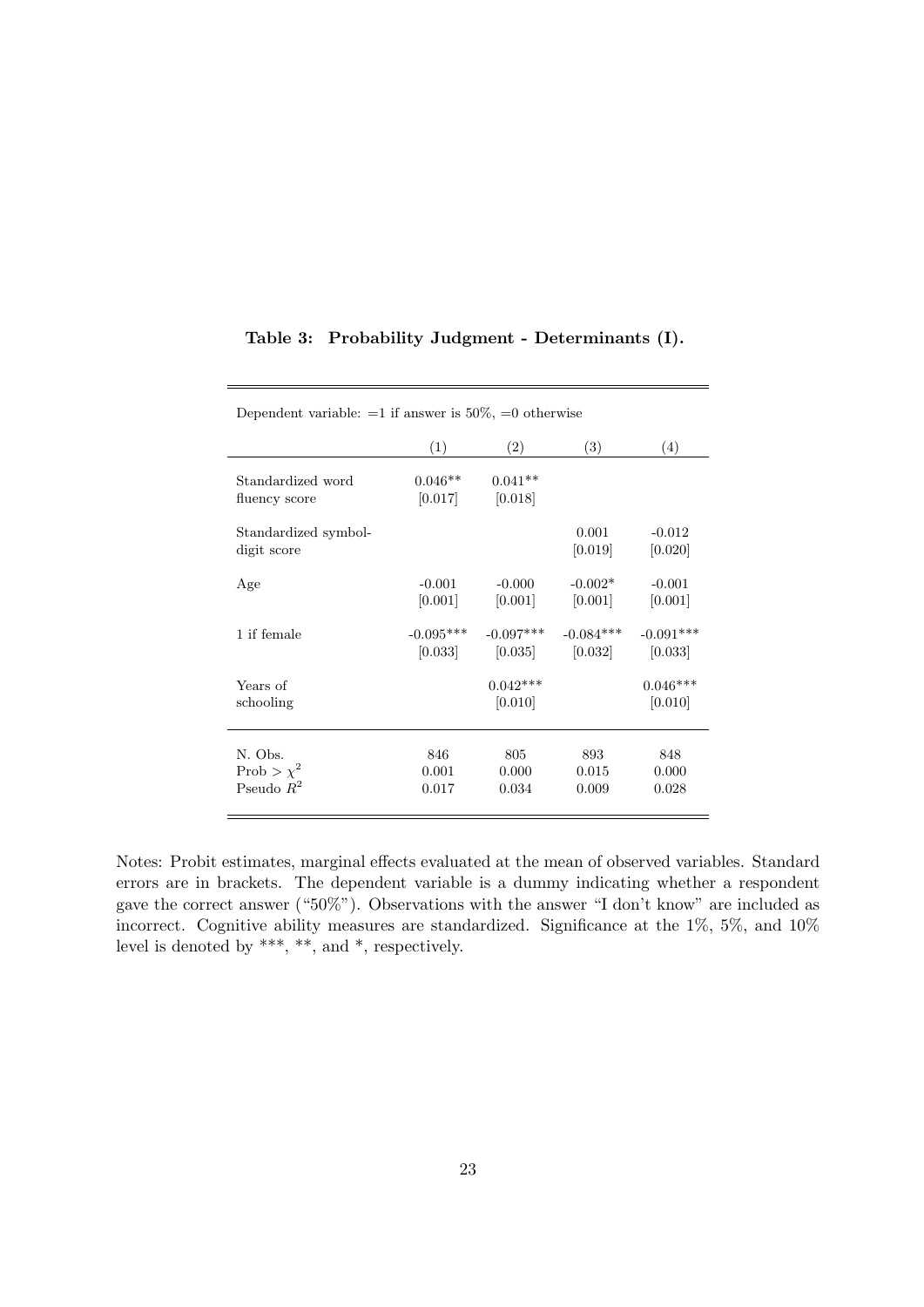|                      |                      |             |               | Dependent variable: $=1$ if $50\%$ , $=2$ if GF, $=3$ if HH, $=4$ if Don't know |                   |               |
|----------------------|----------------------|-------------|---------------|---------------------------------------------------------------------------------|-------------------|---------------|
|                      |                      | (1)         |               |                                                                                 | $\left( 2\right)$ |               |
|                      | Gambler's<br>fallacy | Hot<br>hand | Don't<br>know | Gambler's<br>fallacy                                                            | Hot<br>hand       | Don't<br>know |
| Standardized word    | $-0.067$             | $-0.131$    | $-0.614***$   |                                                                                 |                   |               |
| fluency score        | [0.094]              | [0.137]     | [0.167]       |                                                                                 |                   |               |
| Standardized symbol- |                      |             |               | 0.152                                                                           | $-0.142$          | $-0.041$      |
| digit score          |                      |             |               | [0.106]                                                                         | [0.143]           | [0.179]       |
| Age                  | $-0.012**$           | $-0.004$    | $0.035***$    | $-0.004$                                                                        | $-0.002$          | $0.036***$    |
|                      | [0.006]              | [0.007]     | [0.008]       | [0.006]                                                                         | [0.008]           | [0.010]       |
| 1 if female          | $0.354*$             | 0.35        | $0.662**$     | $0.297*$                                                                        | 0.395             | $0.753**$     |
|                      | [0.182]              | [0.257]     | [0.281]       | [0.174]                                                                         | [0.246]           | [0.303]       |
| Years of             | $-0.122**$           | $-0.293***$ | $-0.225***$   | $-0.144***$                                                                     | $-0.294***$       | $-0.271***$   |
| schooling            | [0.053]              | [0.080]     | [0.087]       | [0.051]                                                                         | [0.075]           | [0.095]       |
| Constant             | 0.55                 | 1.062       | $-2.145**$    | 0.448                                                                           | 0.986             | $-1.826$      |
|                      | [0.651]              | [0.922]     | [1.071]       | [0.624]                                                                         | [0.878]           | $[1.174]$     |
| N. Obs.              |                      | 805         |               |                                                                                 | 848               |               |
| Log likelihood       |                      | $-802.33$   |               |                                                                                 | $-839.68$         |               |
| Prob > $\chi^2$      |                      | 0.000       |               |                                                                                 | 0.000             |               |

#### <span id="page-26-0"></span>Table 4: Probability Judgment - Determinants (II).

(B) Multinomial Probit Estimates Dependent variable:  $=1$  if  $50\%, =2$  if GF,  $=3$  if HH,  $=4$  if Don't know

(A) Multinomial Logit Estimates

|                      |                      | (1)         |               |                      | $\left( 2\right)$ |               |
|----------------------|----------------------|-------------|---------------|----------------------|-------------------|---------------|
|                      | Gambler's<br>fallacy | Hot<br>hand | Don't<br>know | Gambler's<br>fallacy | Hot<br>hand       | Don't<br>know |
| Standardized word    | $-0.06$              | $-0.1$      | $-0.393***$   |                      |                   |               |
| fluency score        | [0.072]              | [0.088]     | [0.106]       |                      |                   |               |
| Standardized symbol- |                      |             |               | 0.111                | $-0.073$          | $-0.021$      |
| digit score          |                      |             |               | [0.082]              | [0.096]           | [0.113]       |
| Age                  | $-0.009**$           | $-0.002$    | $0.022***$    | $-0.003$             | $-0.001$          | $0.022***$    |
|                      | [0.004]              | [0.005]     | [0.006]       | [0.005]              | [0.006]           | [0.006]       |
| 1 if female          | $0.291**$            | 0.272       | $0.512***$    | $0.247*$             | $0.292*$          | $0.516***$    |
|                      | [0.141]              | [0.171]     | [0.189]       | [0.136]              | [0.165]           | [0.191]       |
| Years of             | $-0.104**$           | $-0.209***$ | $-0.168***$   | $-0.120***$          | $-0.212***$       | $-0.187***$   |
| schooling            | [0.040]              | [0.053]     | [0.056]       | [0.039]              | [0.051]           | [0.058]       |
| Constant             | 0.455                | 0.678       | $-1.276*$     | 0.371                | 0.614             | $-1.139$      |
|                      | [0.499]              | [0.625]     | [0.695]       | [0.484]              | [0.600]           | [0.716]       |
| N. Obs.              |                      | 805         |               |                      | 848               |               |
| Log likelihood       |                      | $-802.50$   |               |                      | $-839.71$         |               |
| Prob > $\chi^2$      |                      | 0.000       |               |                      | 0.000             |               |

Notes: Panel (A) contains multinomial logit estimates, Panel (B) contains multinomial probit estimates, standard errors in brackets. The dependent variable equals 1 if correct answer ("50%"), 2 if gambler's fallacy ( $> 50\%$ ), 3 if hot hand fallacy ( $< 50\%$ ), and 4 if "don't know". The reference category is the correct answer. Cognitive ability measures are standardized to have mean 0 and standard deviation 1. Significance at the 1%, 5%, and 10% level is denoted by \*\*\* \*\* and \* representively. \*\*\*, \*\* and \*, respectively.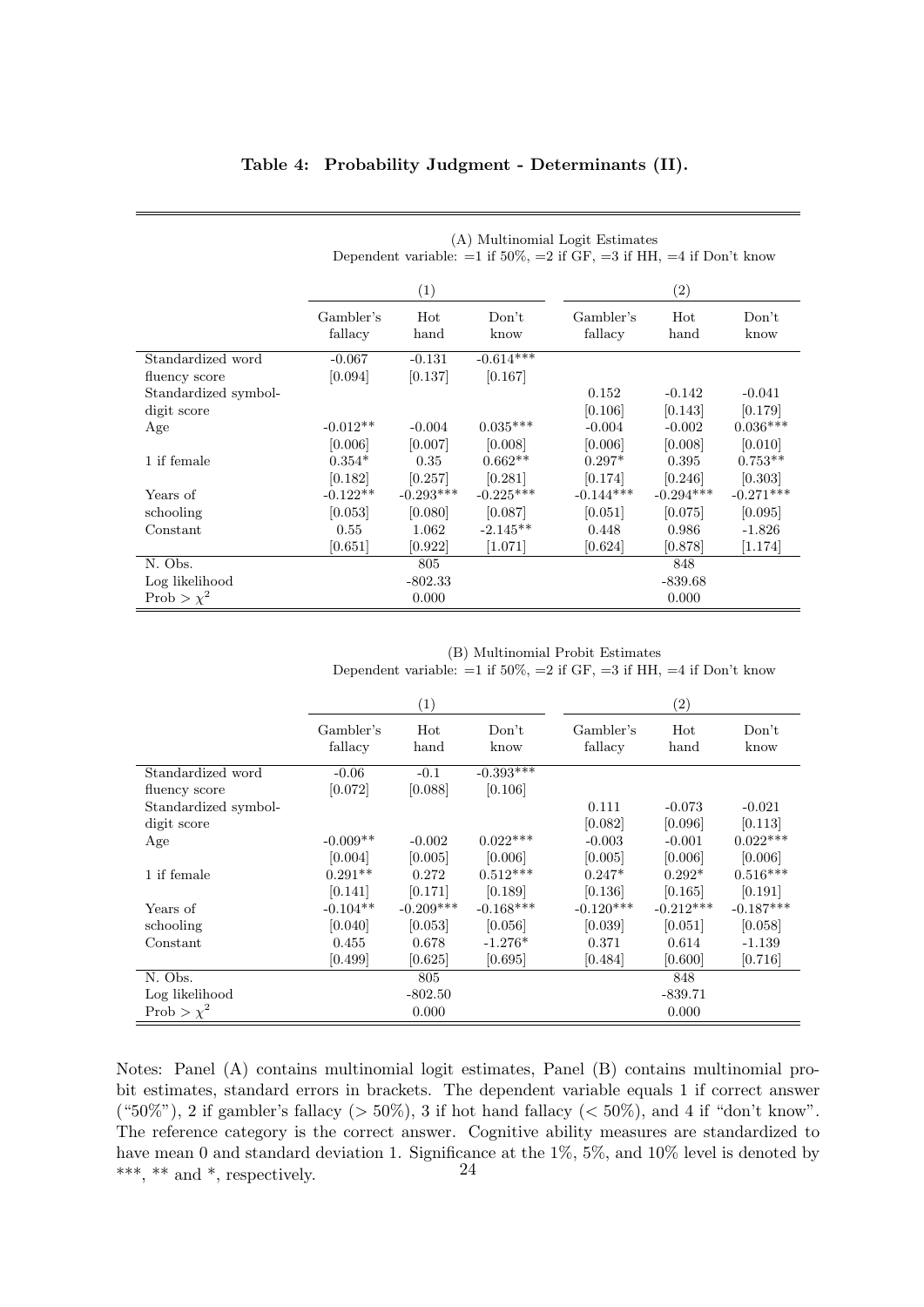| $\overline{a}$<br>i<br>i<br>I                                           |
|-------------------------------------------------------------------------|
| ı                                                                       |
| י<br>י<br>I                                                             |
| .<br>.<br>.<br>ŗ                                                        |
| ١<br>l                                                                  |
| i<br>!<br>֖֖֖ׅׅ֚֚֚֚֚֚֚֚֚֚֚֚֚֚֚֚֬֡֡֡֬֝֬֓֡֬֝֬֓֡֬֝֬֓֡֬֓֬֓֬֓֬֓֬֓֬֓֬֓֬֓֬֓֬֝֬ |

| Dependent variable:                                                              |                                       | 1 if unemployed                                |                                                      |                                     | 1 if long-term unemployed                      |                                                      |
|----------------------------------------------------------------------------------|---------------------------------------|------------------------------------------------|------------------------------------------------------|-------------------------------------|------------------------------------------------|------------------------------------------------------|
|                                                                                  | $\widehat{\Xi}$                       | $\widehat{2}$                                  | $\widehat{\mathbf{c}}$                               | $(\pm)$                             | $\widetilde{5}$                                | $\widehat{c}$                                        |
| 1 if gambler's fallacy                                                           | $0.045*$<br>[0.028]                   | $0.032$<br>$[0.027]$                           | $\left[0.031\right]$ $\left[0.031\right]$            | $0.029$<br>$[0.023]$                | $\begin{bmatrix} 0.019 \\ 0.022 \end{bmatrix}$ | $\begin{bmatrix} 0.025 \\ 0.025 \end{bmatrix}$       |
| 1 if hot hand                                                                    | $0.089**$ [0.046]                     | $0.058$<br>$[0.043]$                           | $0.056$<br>$[0.046]$                                 | $0.089***$<br>$\left[ 0.042\right]$ | $0.064**$<br>[0.038]                           | $0.061*$<br>[0.040]                                  |
| $1$ if "don't know"                                                              | $[0.050$ $[0.045]$                    | $\begin{bmatrix} 0.031 \\ 0.043 \end{bmatrix}$ | $\begin{bmatrix} 0.031 \\ 0.053 \end{bmatrix}$       | $0.060*$ [0.040]                    | $\begin{array}{c} 0.044 \\ 0.037 \end{array}$  | $0.052$<br>[ $0.046$ ]                               |
| Age                                                                              | $-0.002$ ***<br>$\left[ 0.001\right]$ | $-0.003***$<br>$[0.001]$                       | $-0.002***$                                          | $-0.001**$<br>[0.000]               | $-0.002***$                                    | $\begin{bmatrix} 0.001 \\ 0.001 \end{bmatrix}$       |
| 1 if female                                                                      | $-0.026$<br>[0.020]                   | $-0.026$<br>[0.020]                            | $-0.033$<br>[0.024]                                  | $-0.021$<br>[0.016]                 | $-0.019$ [0.016]                               | $-0.022$<br>[0.018]                                  |
| schooling<br>Years of                                                            |                                       | $-0.022***$<br>[0.006]                         | $-0.019***$<br>$\left[ 0.007\right]$                 |                                     | $-0.015***$<br>[0.004]                         | $-0.013**$<br>[0.005]                                |
| Household<br>wealth                                                              |                                       |                                                | $0.012***$<br>[0.002]                                |                                     |                                                | $0.008***$<br>[0.002]                                |
| $\begin{array}{l} \mbox{Prob}>\chi^2\\ \mbox{Pseudo }R^2 \end{array}$<br>N. Obs. | $0.000$<br>$0.035$<br>985             | $0.000$<br>$0.066$<br>938                      | $\begin{array}{c} 733 \\ 0.000 \\ 0.117 \end{array}$ | 0.017<br>985                        | $0.000$<br>$0.058$<br>938                      | $\begin{array}{c} 733 \\ 0.000 \\ 0.119 \end{array}$ |

<span id="page-27-0"></span>variable  $=1$  if respondent is registered as unemployed for more than 12 months,  $=0$  otherwise. In all specifications, the reference category is the group of people who answered the probability question correctly (" $50\%$ "). Significance at the 1%,  $5\%$ , and 10% level is Notes: Probit estimates, marginal effects evaluated at the mean with standard errors in brackets. In columns (1) to (3), dependent variable  $=1$  if respondent is registered as unemployed on the day of the interview,  $=0$  otherwise. In columns (4) to (6), dependent category is the group of people who answered the probability question correctly ("50%"). Significance at the 1%, 5%, and 10% level is Notes: Probit estimates, marginal effects evaluated at the mean with standard errors in brackets. In columns (1) to (3), dependent variable =1 if respondent is registered as unemployed on the day of the interview, =0 otherwise. In columns (4) to (6), dependent variable =1 if respondent is registered as unemployed for more than 12 months, =0 otherwise. In all specifications, the reference denoted by \*\*\*,  $\ast\ast$ , and  $\ast$ , respectively. denoted by \*\*\*,  $\alpha$  and  $\alpha$ , respectively.